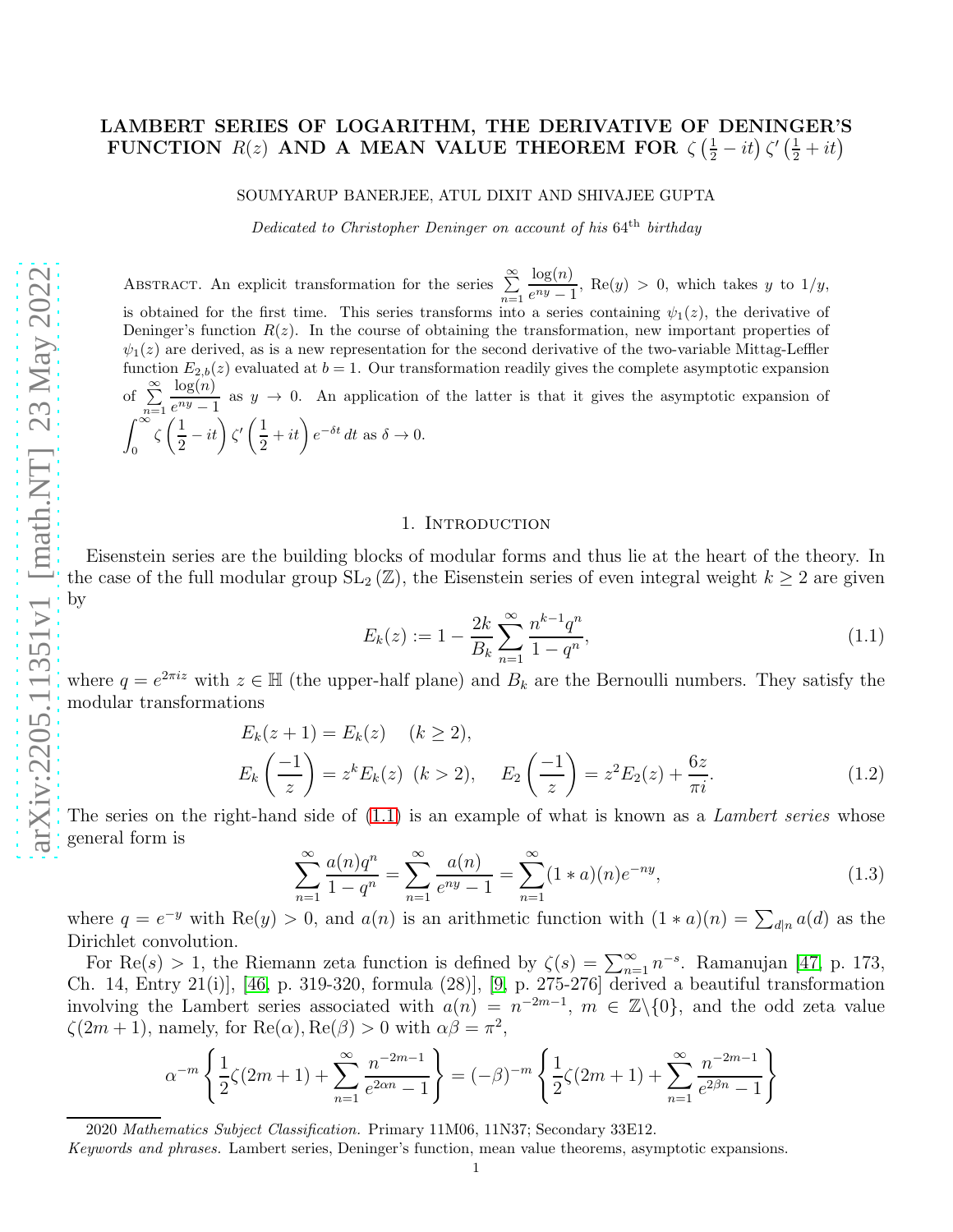<span id="page-1-1"></span><span id="page-1-0"></span>
$$
-2^{2m} \sum_{j=0}^{m+1} \frac{(-1)^j B_{2j} B_{2m+2-2j}}{(2j)! (2m+2-2j)!} \alpha^{m+1-j} \beta^j.
$$
 (1.4)

Along with the transformations of the Eisenstein series in [\(1.2\)](#page-0-1), this formula also encapsulates the transformations of the corresponding Eichler integrals of the Eisenstein series as well as the transformation property of the Dedekind eta-function. The literature on this topic is vast with many generalizations and analogues for other L-functions, for example, [\[4\]](#page-23-1), [\[6\]](#page-23-2), [\[7\]](#page-23-3), [\[11\]](#page-23-4), [\[16\]](#page-23-5), [\[17\]](#page-23-6), [\[18\]](#page-23-7), [\[19\]](#page-23-8), [\[20\]](#page-23-9), [\[28\]](#page-23-10), [\[37\]](#page-24-2), and [\[39\]](#page-24-3). See also the recent survey article [\[10\]](#page-23-11).

Recently, Kesarwani, Kumar and the second author [\[19,](#page-23-8) Theorem 2.4] obtained a new generalization of [\(1.4\)](#page-1-0), namely, for  $\text{Re}(y) > 0$  and any complex a such that  $\text{Re}(a) > -1$ ,

$$
\sum_{n=1}^{\infty} \sigma_a(n) e^{-ny} + \frac{1}{2} \left( \left( \frac{2\pi}{y} \right)^{1+a} \csc\left( \frac{\pi a}{2} \right) + 1 \right) \zeta(-a) - \frac{1}{y} \zeta(1-a)
$$
  
= 
$$
\frac{2\pi}{y \sin\left( \frac{\pi a}{2} \right)} \sum_{n=1}^{\infty} \sigma_a(n) \left( \frac{(2\pi n)^{-a}}{\Gamma(1-a)} {}_{1}F_2 \left( 1; \frac{1-a}{2}, 1 - \frac{a}{2}; \frac{4\pi^4 n^2}{y^2} \right) - \left( \frac{2\pi}{y} \right)^a \cosh\left( \frac{4\pi^2 n}{y} \right) \right), \qquad (1.5)
$$

where  $_1F_2(a; b, c; z)$  is the generalized hypergeometric function

<span id="page-1-5"></span>
$$
_1F_2(a;b,c;z) := \sum_{n=0}^{\infty} \frac{(a)_n}{(b)_n(c)_n} \frac{z^n}{n!},
$$

where  $z \in \mathbb{C}$  and  $(a)_n = a(a+1)\cdots(a+n-1)$ . They [\[19,](#page-23-8) Theorem 2.5] also analytically continued this result to  $\text{Re}(a) > -2m - 3$ ,  $m \in \mathbb{N} \cup \{0\}$ , and in this way, they were able to get as corollaries not only Ramanujan's formula [\(1.4\)](#page-1-0) and the transformation formula for the Dedekind eta-function but also new transformations when a is an even integer. Moreover, they showed [\[19,](#page-23-8) Equation  $(2.19)$ ] that letting  $a \to 0$  in [\(1.5\)](#page-1-1) gives the following transformation of Wigert [\[56,](#page-24-4) p. 203, Equation (A)]:

$$
\sum_{n=1}^{\infty} \frac{1}{e^{ny} - 1} = \frac{1}{4} + \frac{\gamma - \log(y)}{y} + \frac{2}{y} \sum_{n=1}^{\infty} \left\{ \log \left( \frac{2\pi n}{y} \right) - \frac{1}{2} \left( \psi \left( \frac{2\pi i n}{y} \right) + \psi \left( -\frac{2\pi i n}{y} \right) \right) \right\},
$$
(1.6)

where  $\psi(z) := \Gamma'(z)/\Gamma(z)$  is the logarithmic derivative of the gamma function commonly known as the digamma function. Wigert [\[56,](#page-24-4) p. 203] called this transformation 'la formule importante' (an important formula). Indeed, it is important, for, if we let  $y \to 0$  in any angle  $|\arg(y)| \leq \lambda$ , where  $\lambda < \pi/2$ , it gives the complete asymptotic expansion upon using [\(3.12\)](#page-8-0), that is,

$$
\sum_{n=1}^{\infty} d(n)e^{-ny} \sim \frac{1}{4} + \frac{(\gamma - \log(y))}{y} - \sum_{n=1}^{\infty} \frac{B_{2n}^2 y^{2n-1}}{(2n)(2n)!},
$$
\n(1.7)

where  $\gamma$  is Euler's constant, which, in turn, readily implies [\[52,](#page-24-5) p. 163, Theorem 7.15]

$$
\sum_{n=1}^{\infty} d(n)e^{-ny} = \frac{1}{4} + \frac{\gamma - \log y}{y} - \sum_{n=0}^{N-1} \frac{B_{2n+2}^2}{(2n+2)(2n+2)!} y^{2n+1} + O(|y|^{2N}).\tag{1.8}
$$

The study of the moments

<span id="page-1-4"></span><span id="page-1-3"></span><span id="page-1-2"></span>
$$
M_k(T) := \int_0^T \left| \zeta \left( \frac{1}{2} + it \right) \right|^{2k} dt \tag{1.9}
$$

is of fundamental importance in the theory of the Riemann zeta function. It is conjectured that  $M_k(T) \sim$  $C_kT \log^{k^2}(T)$  as  $T \to \infty$  for positive constants  $C_k$  although for  $k = 1$  and 2, this has been proved by Hardy and Littlewood [\[29\]](#page-23-12) and Ingham [\[31\]](#page-23-13) respectively. Such results are known as mean-value theorems for the zeta function. The importance of the study of moments lies, for example, in the fact that the estimate  $M_k(T) = O_{k,\epsilon}(T^{1+\epsilon})$  for every natural number k is equivalent to the Lindelöf hypothesis [\[50\]](#page-24-6) (see also [\[30\]](#page-23-14)).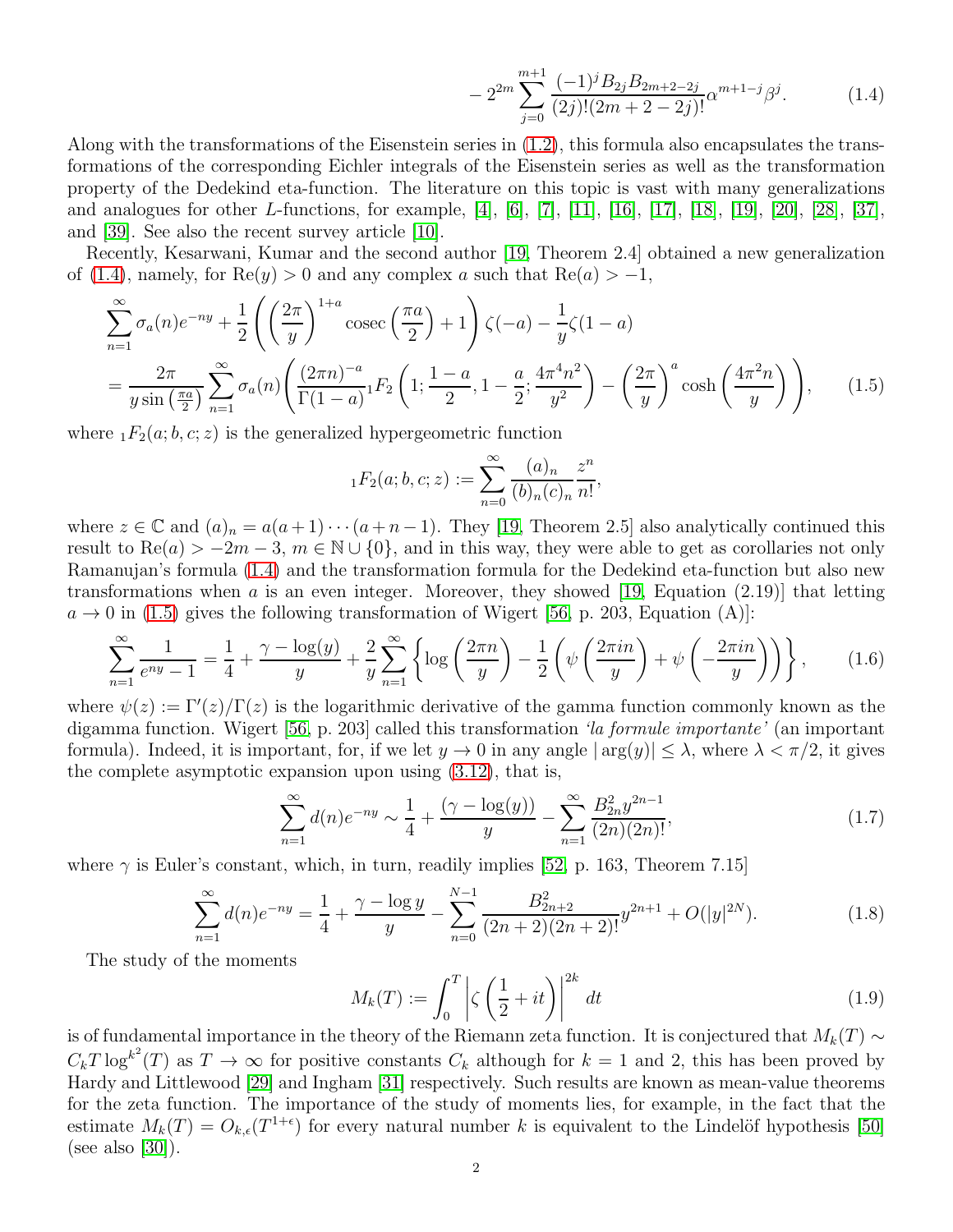Another set of mean-value theorems which plays an important role in the theory is the one concerning the asymptotic behavior of the smoothly weighted moments, namely,

<span id="page-2-0"></span>
$$
\int_0^\infty \left| \zeta \left( \frac{1}{2} + it \right) \right|^{2k} e^{-\delta t} dt \tag{1.10}
$$

as  $\delta \to 0$ . The relation between the two types of moments in [\(1.9\)](#page-1-2) and [\(1.10\)](#page-2-0) is given by a result [\[52,](#page-24-5) p. 159] which states that if  $f(t) \geq 0$  for all t and for a given positive m,

$$
\int_0^\infty f(t)e^{-\delta t} dt \sim \frac{1}{\delta} \log^m \left(\frac{1}{\delta}\right)
$$

as  $\delta \to 0$ , then

<span id="page-2-1"></span>
$$
\int_0^T f(t) dt \sim T \log^m(T)
$$

as  $T \to \infty$ . For an excellent survey on the moments, we refer the reader to [\[34\]](#page-24-7).

The asymptotic expansion of  $\sum_{n=1}^{\infty} d(n)e^{-ny}$  as  $y \to 0$  in [\(1.8\)](#page-1-3) allows us to obtain the asymptotic estimate for the smoothly weighted second moment, namely, as  $\delta \to 0$ , for every natural number N, we have [\[52,](#page-24-5) p. 164, Theorem 7.15 (A)]

$$
\int_0^\infty \left| \zeta \left( \frac{1}{2} + it \right) \right|^2 e^{-\delta t} dt = \frac{\gamma - \log(2\pi\delta)}{2\sin(\delta/2)} + \sum_{n=0}^N c_n \delta^n + O(\delta^{N+1}),\tag{1.11}
$$

where the  $c_n$  are constants and the constant implied by the big-O depends on N. A simple proof of [\(1.11\)](#page-2-1) was given by Atkinson [\[3\]](#page-23-15). In fact, [\(1.7\)](#page-1-4) gives the complete asymptotic expansion for this moment.

The primary goal of this paper is to give a non-trivial application of [\(1.5\)](#page-1-1). Note that the complex variable a in  $(1.5)$  enables differentiation of  $(1.5)$  with respect to a, which is not possible in  $(1.4)$  or other such known results. Indeed, it is an easy affair to check that differentiating the series on the left-hand side of [\(1.5\)](#page-1-1) with respect to a and then letting  $a = 0$  gives  $\sum^{\infty}$  $n=1$  $log(n)$  $\frac{\log(v)}{e^{ny}-1}$ , which, in view of [\(1.3\)](#page-0-2), satisfies

$$
\sum_{n=1}^{\infty} \frac{\log(n)}{e^{ny} - 1} = \sum_{n=1}^{\infty} \log \left( \prod_{d|n} d \right) e^{-ny} = \frac{1}{2} \sum_{n=1}^{\infty} d(n) \log(n) e^{-ny}.
$$

Here, in the last step, we used an elementary result  $\prod_{d|n} d = n^{d(n)/2}$ ; see, for example, [\[2,](#page-23-16) Exercise 10, p. 47].

What is surprising though is, differentiating the right-hand side of  $(1.5)$  with respect to a and then letting  $a = 0$  leads to an explicit and interesting series involving a well-known special function. This special function deserves a separate mention and hence after its brief introduction here, the literature on it is discussed in detail in Section [3.](#page-5-0)

In a beautiful paper [\[13\]](#page-23-17), Deninger comprehensively studied the function  $R : \mathbb{R}^+ \to \mathbb{R}$  uniquely defined by the difference equation

$$
R(x + 1) - R(x) = \log^{2}(x) \qquad (R(1) = -\zeta''(0)).
$$

The function  $R(x)$  is an analogue of log(Γ(x)) in view of the fact that the latter satisfies the difference equation  $f(x+1) - f(x) = \log(x)$  with the initial condition  $f(1) = 0$ . As noted in [\[13,](#page-23-17) Remark (2.4)], R can be analytically continued to

$$
\mathbb{D} := \mathbb{C} \backslash \{x \in \mathbb{R} | x \le 0\}.
$$

The special function which appears in our main theorem, that is, in Theorem [1.1,](#page-3-0) is  $\psi_1(z)$ , which is essentially the derivative of Deninger's function  $R(z)$  (see [\(3.5\)](#page-6-0) below). For  $z \in \mathbb{D}$ , it is given by

<span id="page-2-2"></span>
$$
\psi_1(z) = -\gamma_1 - \frac{\log(z)}{z} - \sum_{\substack{n=1\\3}}^{\infty} \left( \frac{\log(n+z)}{n+z} - \frac{\log(n)}{n} \right),\tag{1.12}
$$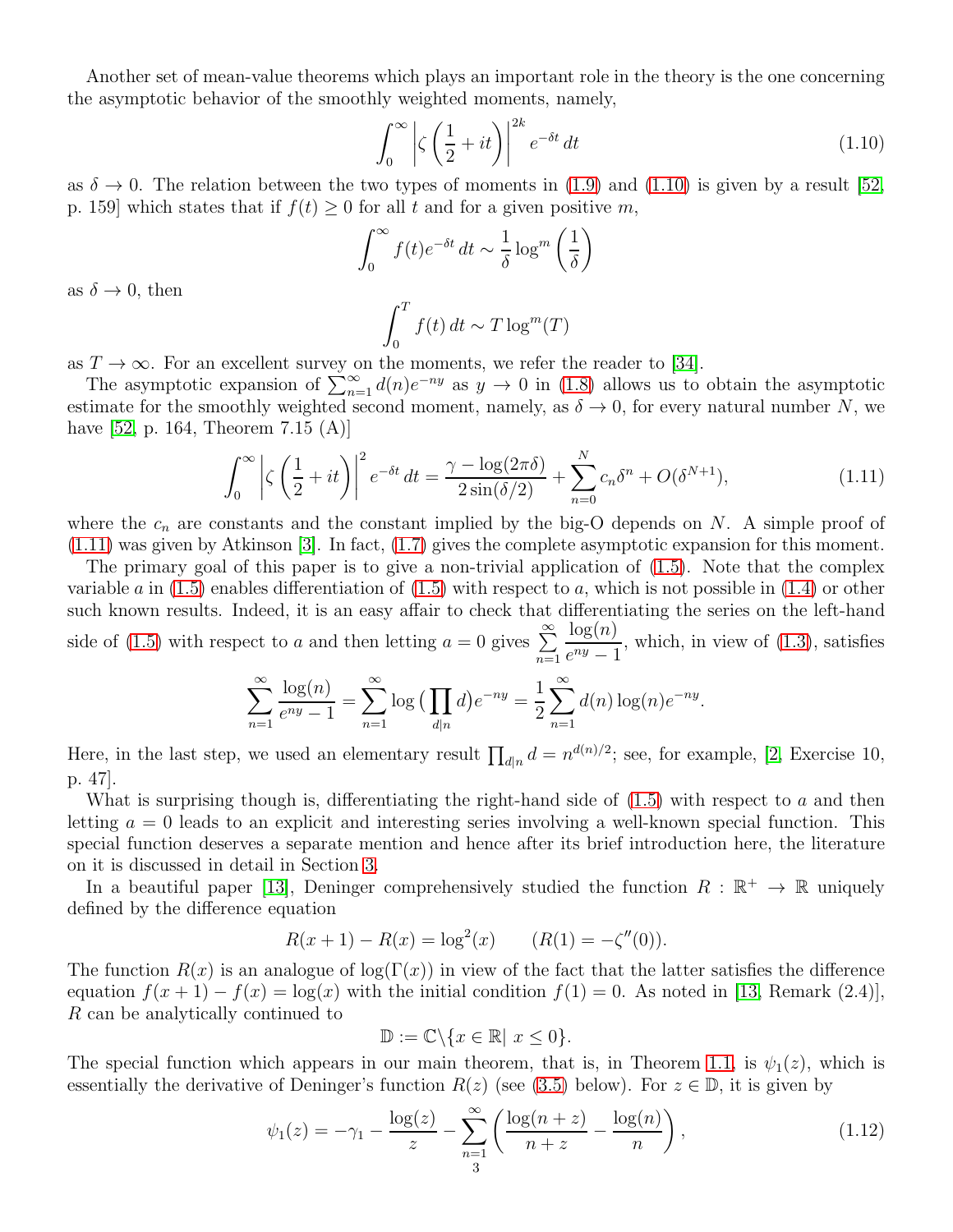where  $\gamma_1$  is the first Stieltjes constant.

We are now ready to state the main result of our paper which transforms the Lambert series of logarithm into an infinite series consisting of  $\psi_1(z)$ .

<span id="page-3-0"></span>**Theorem 1.1.** Let  $\psi_1(z)$  be given in [\(1.12\)](#page-2-2). Then, for  $\text{Re}(y) > 0$ ,

$$
\sum_{n=1}^{\infty} \frac{\log(n)}{e^{ny} - 1} = -\frac{1}{4} \log(2\pi) + \frac{1}{2y} \log^{2}(y) - \frac{\gamma^{2}}{2y} + \frac{\pi^{2}}{12y} \n- \frac{2}{y} (\gamma + \log(y)) \sum_{n=1}^{\infty} \left\{ \log \left( \frac{2\pi n}{y} \right) - \frac{1}{2} \left( \psi \left( \frac{2\pi i n}{y} \right) + \psi \left( -\frac{2\pi i n}{y} \right) \right) \right\} \n+ \frac{1}{y} \sum_{n=1}^{\infty} \left\{ \psi_{1} \left( \frac{2\pi i n}{y} \right) + \psi_{1} \left( -\frac{2\pi i n}{y} \right) - \frac{1}{2} \left( \log^{2} \left( \frac{2\pi i n}{y} \right) + \log^{2} \left( -\frac{2\pi i n}{y} \right) \right) + \frac{y}{4n} \right\}.
$$
\n(1.13)

Equivalently,

$$
y\sum_{n=1}^{\infty} \frac{\gamma + \log(ny)}{e^{ny} - 1} - \frac{1}{4}y\log(y) + y\left(\frac{1}{4}\log(2\pi) - \frac{\gamma}{4}\right) + \frac{1}{2}\log^{2}(y) - \frac{\gamma^{2}}{2} - \frac{\pi^{2}}{12}
$$

$$
= \sum_{n=1}^{\infty} \left\{ \psi_{1}\left(\frac{2\pi in}{y}\right) + \psi_{1}\left(-\frac{2\pi in}{y}\right) - \frac{1}{2}\left(\log^{2}\left(\frac{2\pi in}{y}\right) + \log^{2}\left(-\frac{2\pi in}{y}\right)\right) + \frac{y}{4n} \right\}.
$$
(1.14)

Remark 1.1. That the series

<span id="page-3-4"></span><span id="page-3-1"></span>
$$
\sum_{n=1}^{\infty} \left\{ \psi_1 \left( \frac{2\pi i n}{y} \right) + \psi_1 \left( -\frac{2\pi i n}{y} \right) - \frac{1}{2} \left( \log^2 \left( \frac{2\pi i n}{y} \right) + \log^2 \left( -\frac{2\pi i n}{y} \right) \right) + \frac{y}{4n} \right\}
$$

converges absolutely is clear from [\(5.13\)](#page-18-0) below.

The exact transformation in [\(1.13\)](#page-3-1) is an analogue of Wigert's result [\(1.6\)](#page-1-5). This is evident from the fact that

$$
\log\left(\frac{2\pi n}{y}\right) - \frac{1}{2}\left(\psi\left(\frac{2\pi i n}{y}\right) + \psi\left(-\frac{2\pi i n}{y}\right)\right) = -\frac{1}{2}\left\{\psi\left(\frac{2\pi i n}{y}\right) + \psi\left(-\frac{2\pi i n}{y}\right) - \left(\log\left(\frac{2\pi i n}{y}\right) + \log\left(\frac{-2\pi i n}{y}\right)\right)\right\},\
$$

which should be compared with the summand of the second series on the right-hand side of  $(1.13)$ .

Thus, [\(1.13\)](#page-3-1) allows us to transform  $\sum_{n=1}^{\infty} d(n) \log(n) e^{-ny}$  into series having a constant times  $1/y$  in the arguments of the functions in their summands. This "modular" behavior has an instant application: it gives the complete asymptotic expansion of  $\sum_{n=1}^{\infty} d(n) \log(n) e^{-ny}$  as  $y \to 0$ , which is given in the following result.

<span id="page-3-2"></span>Theorem 1.2. Let A denote the Glaisher-Kinkelin constant defined by [\[23\]](#page-23-18), [\[24\]](#page-23-19), [\[38\]](#page-24-8), [\[54,](#page-24-9) p. 461, Equation (A.7)]

<span id="page-3-3"></span>
$$
\log(A) := \lim_{n \to \infty} \left\{ \sum_{k=1}^{n} k \log(k) - \left( \frac{n^2}{2} + \frac{n}{2} + \frac{1}{12} \right) \log(n) + \frac{n^2}{4} \right\}.
$$

As  $y \to 0$  in  $|\arg(y)| < \pi/2$ ,

$$
\sum_{n=1}^{\infty} \frac{\log(n)}{e^{ny} - 1} \sim \frac{1}{2y} \log^2(y) + \frac{1}{y} \left( \frac{\pi^2}{12} - \frac{\gamma^2}{2} \right) - \frac{1}{4} \log(2\pi) + \frac{y}{12} \left( \log A - \frac{1}{12} \right) + \sum_{k=2}^{\infty} \frac{B_{2k} y^{2k-1}}{k} \left\{ \frac{B_{2k}}{2(2k)!} \left( \gamma - \sum_{j=1}^{2k-1} \frac{1}{j} + \log(2\pi) \right) + \frac{(-1)^k \zeta'(2k)}{(2\pi)^{2k}} \right\}.
$$
 (1.15)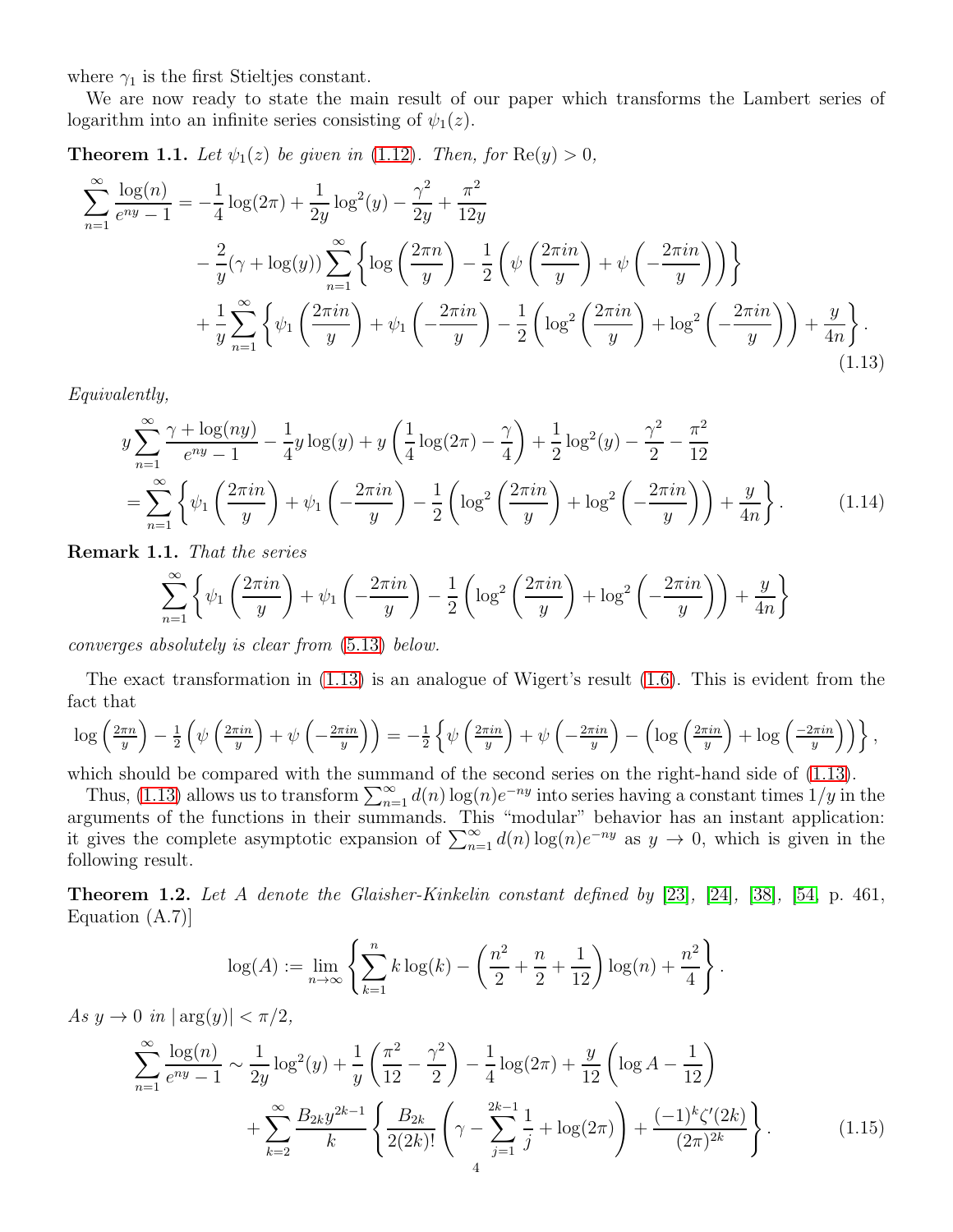As seen earlier, Wigert's result [\(1.8\)](#page-1-3) is useful in getting the asymptotic estimate for the smoothly weighted second moment of the zeta function on the critical line given in [\(1.11\)](#page-2-1). It is now natural to ask whether our result in Theorem [1.2](#page-3-2) has an application in the theory of moments. Indeed,  $(1.15)$  implies the following result.

<span id="page-4-3"></span>**Theorem 1.3.** As  $\delta \to 0$ ,  $|\arg(\delta)| < \pi/2$ ,

$$
\int_0^\infty \zeta \left(\frac{1}{2} - it\right) \zeta' \left(\frac{1}{2} + it\right) e^{-\delta t} dt = \frac{-\log^2(2\pi\delta) + \gamma^2 - \frac{\pi^2}{6}}{4\sin\left(\frac{\delta}{2}\right)} + \sum_{k=0}^{2m-2} d_k \delta^k + O\left(\delta^{2m-1}\right),\tag{1.16}
$$

where the  $d_k$  are effectively computable constants and the constant implied by the big-O depends on m.

In fact, one can obtain the complete asymptotic expansion of the left-hand side of [\(1.16\)](#page-4-0) using [\(1.15\)](#page-3-3).

Mean value theorems involving the derivatives of the Riemann zeta function have been well-studied. For example, Ingham [\[31\]](#page-23-13) (see also Gonek  $[25,$  Equation  $(2)]^1$  $(2)]^1$ ) showed that

$$
\int_0^T \zeta^{(\mu)} \left(\frac{1}{2} + it\right) \zeta^{(\nu)} \left(\frac{1}{2} - it\right) dt \sim \frac{(-1)^{\mu+\nu} T}{\mu+\nu+1} \log^{\mu+\nu+1}(T)
$$

as  $T \to \infty$ , where  $\mu, \nu \in \mathbb{N} \cup \{0\}$ . See also [\[53,](#page-24-10) p. 102]. In particular, for  $\mu = 1$  and  $\nu = 0$ , we have

<span id="page-4-0"></span>
$$
\int_0^T \zeta \left(\frac{1}{2} - it\right) \zeta' \left(\frac{1}{2} + it\right) dt \sim \frac{-T}{2} \log^2(T)
$$

as  $T \to \infty$ .

The proof of Theorem [1.1](#page-3-0) is quite involved in the sense that we had to establish several new results in the course of proving it. These results are important in themselves and may have applications in other areas. Hence this paper is organized as follows.

We collect frequently used results in the next section. In §3, we first prove Theorem [3.2](#page-7-0) which gives an asymptotic expansion of  $\psi_1(z)$  followed by Theorem [3.3,](#page-9-0) a Kloosterman-type result for  $\psi_1(z)$ . Theorem [3.4](#page-10-0) is the highlight of this section and is an analogue of [\(2.2\)](#page-4-2) established in [\[18,](#page-23-7) Theorem 2.2]. §4 is devoted to obtaining a new representation for the second derivative of the two-variable Mittag-Leffler function  $E_{2,b}(z)$  at  $b = 1$ . In §5, we prove our main results, that is, Theorems [1.1,](#page-3-0) [1.2](#page-3-2) and [1.3.](#page-4-3) Finally, we conclude the paper with some remarks and directions for future research.

#### <span id="page-4-2"></span>2. Preliminaries

Stirling's formula in a vertical strip  $\alpha \leq \sigma \leq \beta$ ,  $s = \sigma + it$  states that [\[12,](#page-23-21) p. 224]

<span id="page-4-4"></span>
$$
|\Gamma(s)| = (2\pi)^{\frac{1}{2}} |t|^{\sigma - \frac{1}{2}} e^{-\frac{1}{2}\pi|t|} \left(1 + O\left(\frac{1}{|t|}\right)\right)
$$
 (2.1)

uniformly as  $|t| \to \infty$ .

We will also need the following result established in [\[18,](#page-23-7) Theorem 2.2] which is valid for  $\text{Re}(w) > 0$ :

$$
\sum_{n=1}^{\infty} \int_0^{\infty} \frac{t \cos(t)}{t^2 + n^2 w^2} dt = \frac{1}{2} \left\{ \log \left( \frac{w}{2\pi} \right) - \frac{1}{2} \left( \psi \left( \frac{iw}{2\pi} \right) + \psi \left( -\frac{iw}{2\pi} \right) \right) \right\}.
$$
 (2.2)

Watson's lemma is a very useful result in the asymptotic theory of Laplace integrals  $\int^{\infty}$ 0  $e^{-zt}f(t) dt$ . This result typically holds for  $|\arg(z)| < \pi/2$ . However, with additional restrictions on f, Watson's lemma is known to hold for extended sectors. For the sake of completeness, we include it here in the form given in  $[51, p. 14, Theorem 2.2].$ 

<span id="page-4-1"></span><sup>&</sup>lt;sup>1</sup>There is a slight typo in the asymptotic formula on the right-hand side of this equation in that  $(-1)^{\mu+\nu}$  is missing.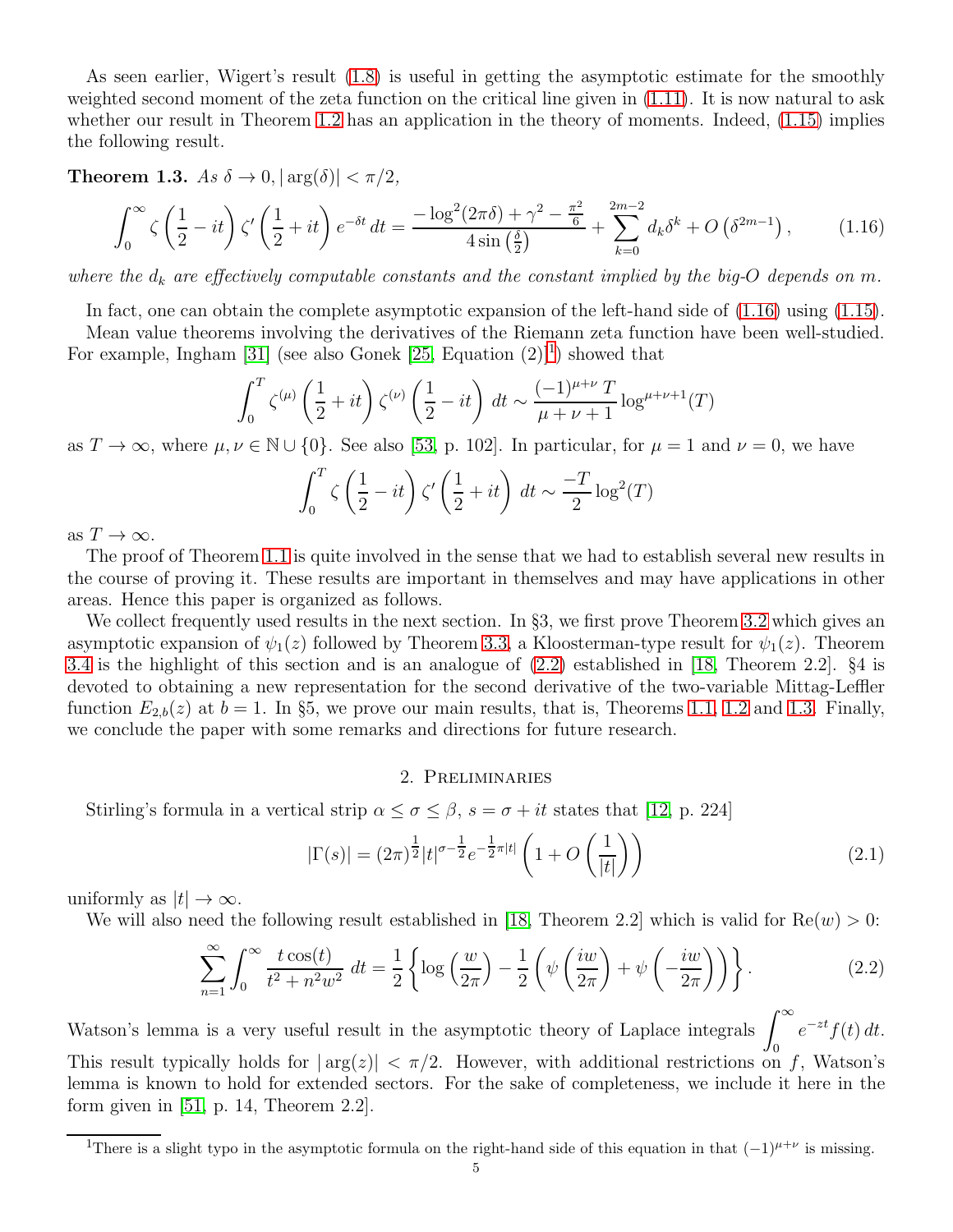<span id="page-5-6"></span>**Theorem 2.1.** Let f be analytic inside a sector  $D : \alpha < \arg(t) < \beta$ , where  $\alpha < 0$  and  $\beta > 0$ . For each  $\delta \in \left(0, \frac{1}{2}\right)$  $\frac{1}{2}\beta - \frac{1}{2}$  $(\frac{1}{2}\alpha)$ , as  $t \to 0$  in the sector  $D_{\delta} : \alpha + \delta < \arg(t) < \beta - \delta$ , we have

$$
f(t) \sim t^{\lambda - 1} \sum_{n=0}^{\infty} a_n t^n,
$$

where  $\text{Re}(\lambda) > 0$ . Suppose there exists a real number  $\sigma$  such that  $f(t) = O(e^{\sigma|t|})$  as  $t \to \infty$  in  $D_{\delta}$ . Then the integral

<span id="page-5-1"></span>
$$
F_{\lambda}(t) := \int_0^{\infty} e^{-zt} f(t) dt
$$
\n(2.3)

or its analytic continuation, has the asymptotic expansion

$$
F_{\lambda}(z) \sim \sum_{n=0}^{\infty} a_n \frac{\Gamma(n+\lambda)}{z^{n+\lambda}}
$$

as  $z \to \infty$  in the sector

$$
-\beta - \frac{\pi}{2} + \delta < \arg(z) < -\alpha + \frac{\pi}{2} - \delta.
$$

The many-valued functions  $t^{\lambda-1}$  and  $z^{n+\lambda}$  have their principal values on the positive real axis and are defined by continuity elsewhere.

Actually we will be using an analogue of the above theorem where the integrand in [\(2.3\)](#page-5-1) has a logarithmic factor.

We will be frequently using Parseval's theorem given next. Let  $\mathfrak{F}(s) = M[f; s]$  and  $\mathfrak{G}(s) = M[g; s]$ denote the Mellin transforms of functions  $f(x)$  and  $g(x)$  respectively and let  $c = \text{Re}(s)$ . If  $M[f; 1 - c$  $it$  ∈  $L(-\infty, \infty)$  and  $x^{c-1}g(x) \in L[0, \infty)$ , then Parseval's formula [\[43,](#page-24-12) p. 83] is given by

<span id="page-5-7"></span>
$$
\int_0^\infty f(x)g(x)dx = \frac{1}{2\pi i} \int_{(c)} \mathfrak{F}(1-s)\mathfrak{G}(s) ds,
$$
\n(2.4)

where the vertical line  $\text{Re}(s) = c$  lies in the common strip of analyticity of the Mellin transforms  $\mathfrak{F}(1-s)$ and  $\mathfrak{G}(s)$ , and, here and throughout the sequel, we employ the notation  $\int_{(c)}$  to denote the line integral  $\int c+i\infty$  $J_{c-i\infty}$ .

## 3. New RESULTS ON  $\psi_1(z)$

<span id="page-5-0"></span>In [\[15\]](#page-23-22), Dilcher studied in detail the generalized gamma function  $\Gamma_k(z)$  which relates to the Stieltjes constant  $\gamma_k, k \geq 0$ , defined by<sup>[2](#page-5-2)</sup>

<span id="page-5-4"></span>
$$
\gamma_k := \lim_{n \to \infty} \left( \sum_{j=1}^n \frac{\log^k(j)}{j} - \frac{\log^{k+1}(n)}{k+1} \right),\tag{3.1}
$$

in a similar way as the Euler gamma function  $\Gamma(z)$  relates to the Euler constant  $\gamma = \gamma_0$ . Using [\[15,](#page-23-22) Equation (2.1)] and [\[13,](#page-23-17) Equation (2.[3](#page-5-3).1)], we see that Dilcher's  $\Gamma_1(z)$  is related to Deninger's  $R(z)$  by<sup>3</sup>

<span id="page-5-5"></span>
$$
\log(\Gamma_1(z)) = \frac{1}{2}(R(z) + \zeta''(0)).
$$
\n(3.2)

As mentioned by Deninger in [\[13,](#page-23-17) Remark (2.4)], contrary to Euler's Γ, the function  $\exp(R(x))$ , or equivalently  $\Gamma_1(x)$ , where  $x > 0$ , cannot be meromorphically continued to the whole complex plane. But  $\Gamma_1(z)$  is analytic in  $z \in \mathbb{D}$ . It is this  $\exp(R(x))$  that Languasco and Righi [\[40\]](#page-24-13) call as the Ramanujan-Deninger gamma function. They have also given a fast algorithm to compute it.

<sup>&</sup>lt;sup>2</sup>Note that Deninger's definition of  $\gamma_1$  in [\[13,](#page-23-17) p. 174] involves an extra factor of 2 which is not present in conventional definition of  $\gamma_1$ , that is, in the  $k = 1$  case of [\(3.1\)](#page-5-4).

<span id="page-5-3"></span><span id="page-5-2"></span><sup>&</sup>lt;sup>3</sup>By analytic continuation, Equation (2.3.1) from [\[13\]](#page-23-17) is valid for  $z \in \mathbb{D}$ .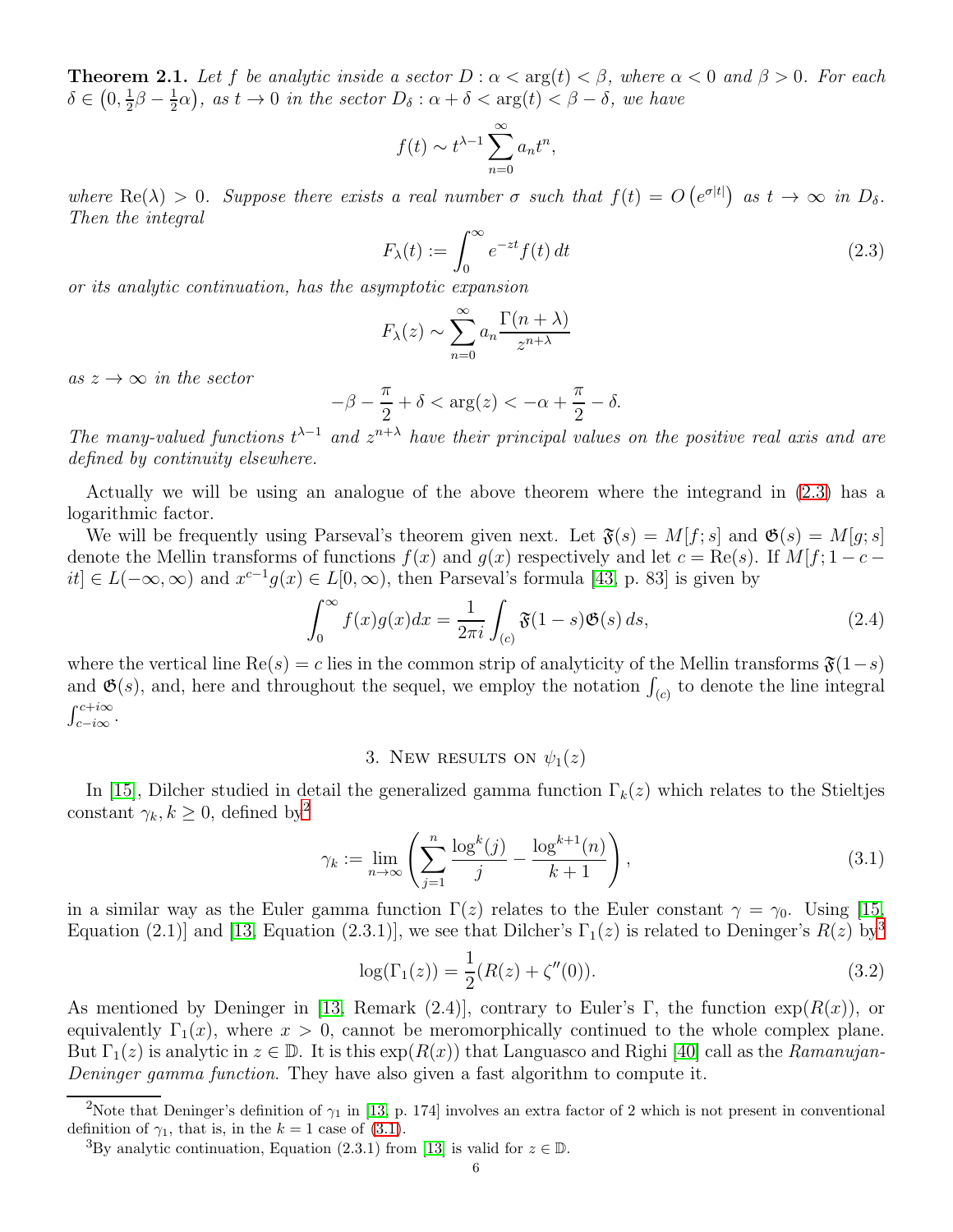Dilcher also defined the generalized digamma function  $\psi_k(z)$  as the logarithmic derivative of  $\Gamma_k(z)$ . His Proposition 10 from [\[15\]](#page-23-22) implies that for  $z \in \mathbb{D}$ ,

<span id="page-6-2"></span>
$$
\psi_k(z) = -\gamma_k - \frac{\log^k(z)}{z} - \sum_{n=1}^{\infty} \left( \frac{\log^k(n+z)}{n+z} - \frac{\log^k(n)}{n} \right),\tag{3.3}
$$

where  $k \in \mathbb{N} \cup \{0\}$ . Its special case  $k = 1$  has already been given in [\(1.12\)](#page-2-2). The function  $\psi_k(z)$  occurs in Entry 22 of Chapter 8 in Ramanujan's second notebook, see [\[8\]](#page-23-23). It is also used by Ishibashi [\[32\]](#page-24-14) to construct the  $k<sup>th</sup>$  order Herglotz function which, in turn, plays an important role in his evaluation of the Laurent series coefficients of a zeta function associated to an indefinite quadratic form. As noted by Ishibashi and Kanemitsu [\[33,](#page-24-15) p. 78],

$$
\psi_k(z) = \frac{1}{k+1} R'_{k+1}(z),
$$

where  $R_k(z)$  is defined by

<span id="page-6-5"></span>
$$
R_k(z) = (-1)^{k+1} \frac{\partial^k}{\partial s^k} \zeta(0, z), \qquad (3.4)
$$

and  $R_2(z) = R(z)$  of Deninger. Thus,

<span id="page-6-0"></span>
$$
\psi_1(z) = \frac{1}{2}R'(z),\tag{3.5}
$$

which is also implied by [\(3.2\)](#page-5-5). The function  $\psi_k(z)$  is related to the Laurent series coefficients  $\gamma_k(z)$  of the Hurwitz zeta function  $\zeta(s, z)$ . To see this, from [\[5,](#page-23-24) Theorem 1], note that if

<span id="page-6-4"></span>
$$
\zeta(s,z) = \frac{1}{s-1} + \sum_{k=0}^{\infty} \frac{(-1)^k \gamma_k(z)}{k!} (s-1)^k,
$$
\n(3.6)

then<sup>[4](#page-6-1)</sup>

<span id="page-6-3"></span>
$$
\gamma_k(z) = \lim_{n \to \infty} \left( \sum_{j=0}^n \frac{\log^k(j+z)}{j+z} - \frac{\log^{k+1}(n+z)}{k+1} \right) \tag{3.7}
$$

so that  $\gamma_k(1) = \gamma_k$ . Then from [\(3.1\)](#page-5-4), [\(3.3\)](#page-6-2), [\(3.7\)](#page-6-3) and the fact [\[15,](#page-23-22) Lemma 1] that

$$
\lim_{n \to \infty} \left( \log^{k+1}(n+z) - \log^{k+1}(n) \right) = 0 \quad (z \in \mathbb{D}),
$$

it is not difficult to see that

$$
\psi_k(z) = -\gamma_k(z),
$$

which was also shown by Shirasaka [\[49,](#page-24-16) p. 136]. Further properties and applications of  $\psi_k(z)$  are derived in  $|14|$ .

We thus see that the literature on  $R(z)$ , that is,  $R_2(z)$ , and, in general, on  $R_k(z)$ , is growing fast. In the words of Ishibashi [\[32,](#page-24-14) p. 61], "Deninger proved several analytic properties of  $R_2(x)$  in order to familiarize and assimilate it as one of the most commonly used number-theoretic special functions,. . . '. Languasco and Righi [\[40\]](#page-24-13) have also given a fast algorithm to compute  $\psi_1(x), x > 0$ .

Our first result of this section gives the asymptotic expansion of  $\psi_1(z)$  for  $z \in \mathbb{D}$ . To accomplish it, we require a generalization of Watson's lemma which allows for a logarithmic factor in the integrand. Such an expansion seems to have been first obtained by Jones [\[36,](#page-24-17) p. 439] (see also [\[57,](#page-24-18) Equations (4.14), (4.15)]). Though we will be using the same expansion, it is useful to rigorously derive it as a special case of a more general result due to Wong and Wyman [\[57,](#page-24-18) Theorem 4.1] given in the following theorem. We note in passing that Riekstins [\[48\]](#page-24-19) has also obtained asymptotic expansions of integrals involving logarithmic factors.

<span id="page-6-1"></span><sup>&</sup>lt;sup>4</sup>It is to be noted that Berndt includes the factor  $\frac{(-1)^k}{k!}$  in the definition of  $\gamma_k(z)$  and does not have it in the summand of [\(3.6\)](#page-6-4).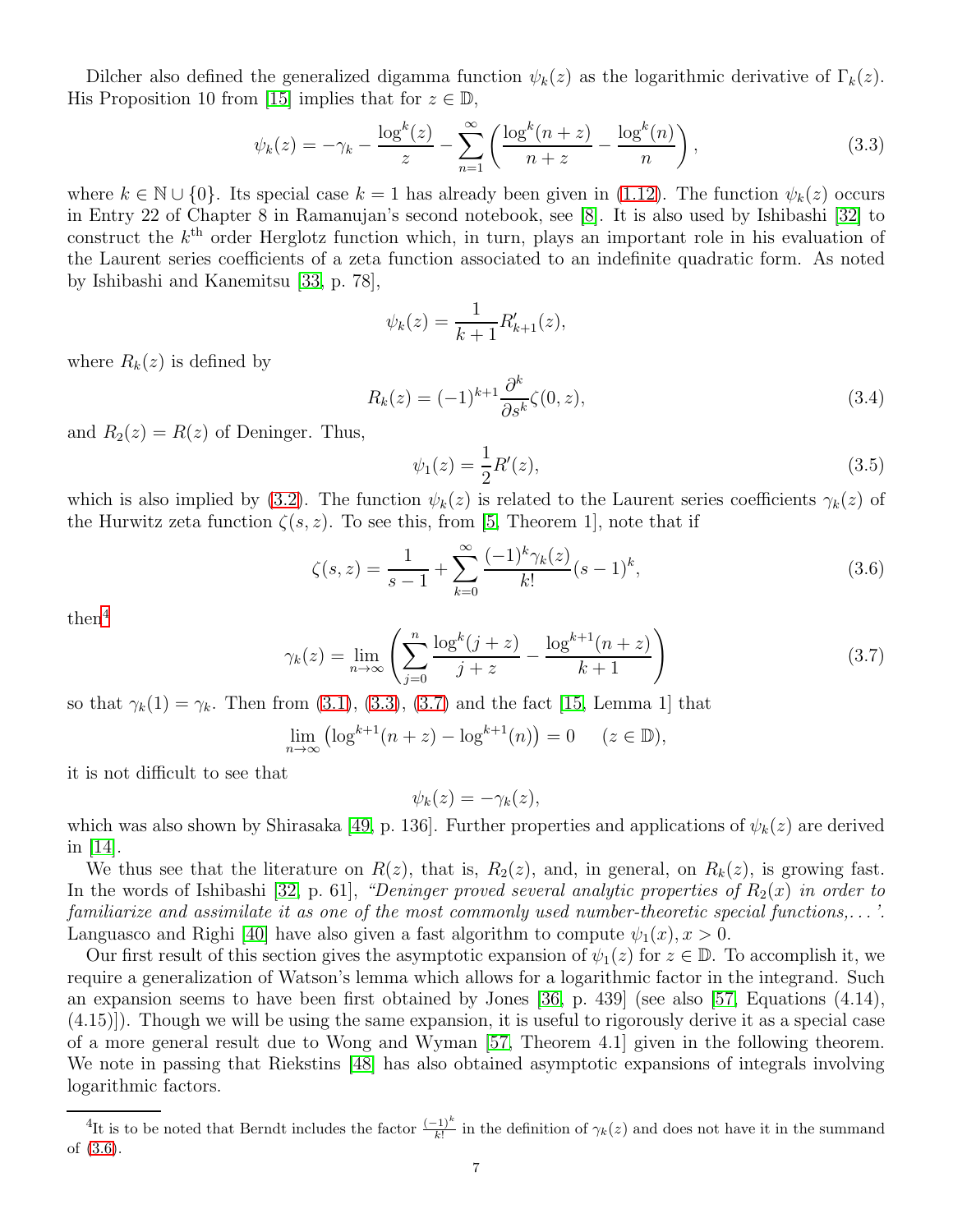<span id="page-7-3"></span>**Theorem 3.1.** For  $\gamma \in \mathbb{R}$ , define a function

$$
F(z) := \int_0^{\infty e^{i\gamma}} f(t)e^{-zt}dt.
$$

Assume that  $F(z)$  exists for some  $z = z_0$ . If

(1) for each integer  $N \in \mathbb{Z}$ 

$$
f(t) = \sum_{n=0}^{N} a_n t^{\lambda_n - 1} P_n(\log t) + o(t^{\lambda_N - 1} (\log t)^{m(N)}),
$$

as  $t \to 0$  along  $\arg(t) = \gamma$ .

- (2)  $P_n(\omega)$  is a polynomial of degree  $m = m(n)$ .
- (3)  $\{\lambda_n\}$  is a sequence of complex numbers, with  $\Re(\lambda_{n+1}) > \Re(\lambda_n), \Re(\lambda_0) > 0$ , for all n such that n and  $n + 1$  are in  $\mathbb{Z}$ .
- $(4)$  {a<sub>n</sub>} is a sequence of complex numbers.

Then as  $z \to \infty$  in  $S(\Delta)$ 

<span id="page-7-4"></span>
$$
F(z) \sim \sum_{n \in \mathbb{Z}} a_n P_n(D_n) [\Gamma(\lambda_n) z^{-\lambda_n}] + o\left(z^{-\lambda_n} (\log z)^{m(n)}\right),
$$

where  $S(\Delta)$  :  $|\arg(ze^{i\gamma})|\leq \frac{\pi}{2}-\Delta$ , and  $D_n$  is the operator  $D_n := \frac{d}{d\lambda_n}$ . This result is uniform in the approach of  $z \to \infty$  in  $S(\Delta)$ .

<span id="page-7-0"></span>**Theorem 3.2.** Let  $|\arg(z)| < \pi$ . Then as  $z \to \infty$ ,

$$
\psi_1(z) \sim \frac{1}{2} \log^2(z) - \frac{1}{2z} \log z + \sum_{k=1}^{\infty} \frac{B_{2k}}{2kz^{2k}} \left( \sum_{j=1}^{2k-2} \frac{1}{j} + \frac{1}{2k-1} - \log z \right).
$$
 (3.8)

*Proof.* We first prove the result for  $|\arg(z)| < \pi/2$  and then extend it to  $|\arg(z)| < \pi$ . To that end, we begin with the analogue for  $R(z)$  of Plana's integral for  $log(\Gamma(z))$ , namely, for  $Re(z) > 0$ , we have [\[13,](#page-23-17) Equation (2.12)]

$$
R(z) = -\zeta''(0) - 2\int_0^\infty \left( (z-1)e^{-t} + \frac{e^{-zt} - e^{-t}}{1 - e^{-t}} \right) \frac{\gamma + \log(t)}{t} dt.
$$
 (3.9)

Differentiating  $(3.9)$  under the integral sign with respect to z and using  $(3.5)$ , we see that

$$
\psi_1(z) = -\int_0^\infty \left( e^{-t} - \frac{te^{-zt}}{1 - e^{-t}} \right) \frac{(\gamma + \log(t))}{t} dt \n= -\int_0^\infty \left( e^{-t} - e^{-zt} \right) (\gamma + \log(t)) \frac{dt}{t} - \int_0^\infty e^{-zt} \left( \frac{1}{t} - \frac{1}{1 - e^{-t}} \right) (\gamma + \log(t)) dt \n= \frac{1}{2} \log^2(z) - \int_0^\infty e^{-zt} \left( \frac{1}{t} - \frac{1}{1 - e^{-t}} \right) (\gamma + \log(t)) dt,
$$
\n(3.10)

where we used the fact that for  $Re(z) > 0$ ,

<span id="page-7-5"></span><span id="page-7-1"></span>
$$
\int_0^{\infty} (e^{-t} - e^{-zt}) (\gamma + \log(t)) \frac{dt}{t} = -\frac{1}{2} \log^2(z),
$$

which follows from [\[13,](#page-23-17) Equation  $(2.13)$ ]<sup>[5](#page-7-2)</sup>

$$
\int_0^\infty (e^{-\beta t} - e^{-\alpha t})(\gamma + \log(t))\frac{dt}{t} = \frac{1}{2} \left( \log^2(\beta) - \log^2(\alpha) \right).
$$

<span id="page-7-2"></span><sup>5</sup>Deninger requires it with  $\alpha > 0, \beta > 0$ , however, it is easily seen to hold for Re( $\alpha$ ) > 0 and Re( $\beta$ ) > 0 as well.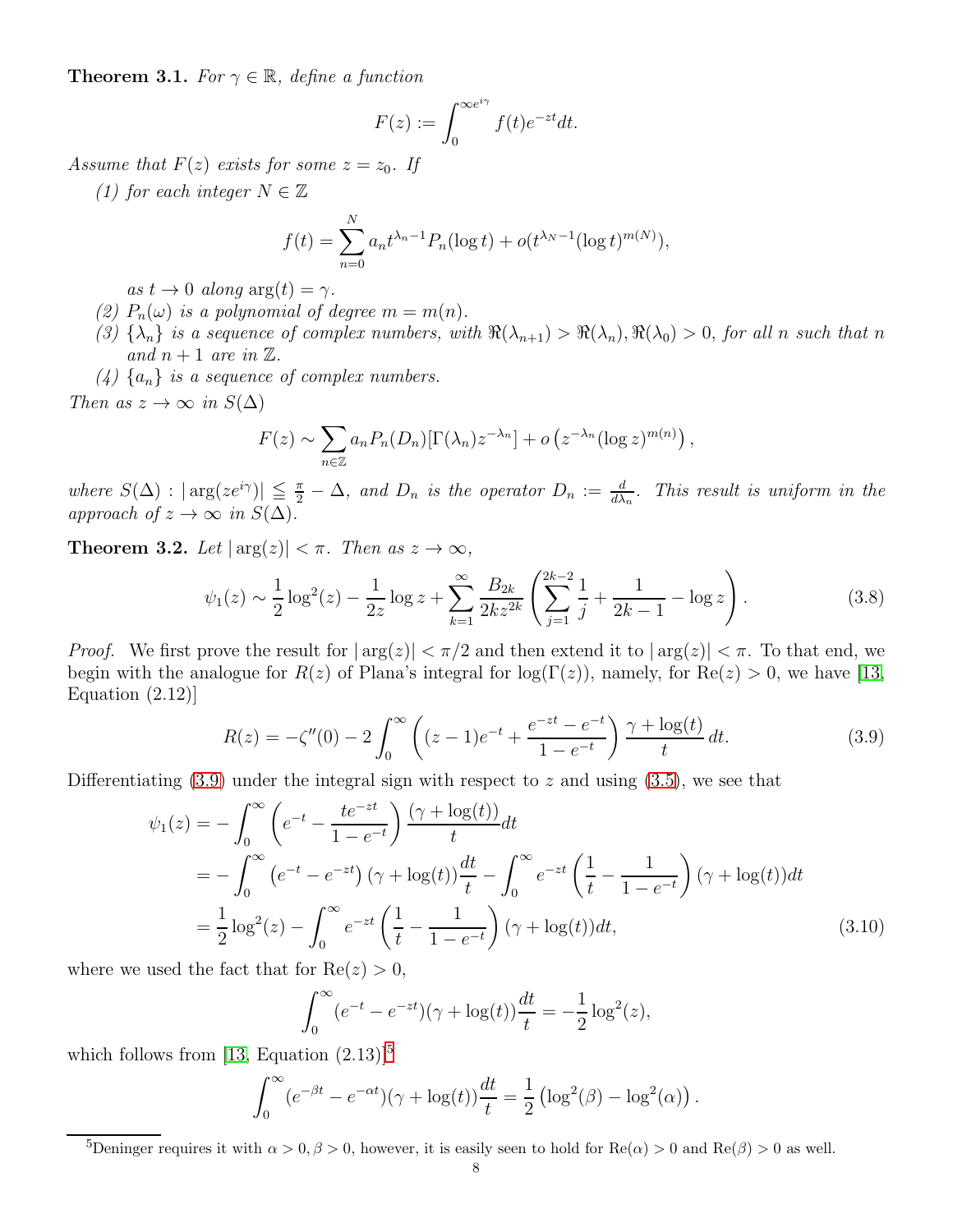Thus

$$
\psi_1(z) = \frac{1}{2}\log^2(z) - \gamma(\psi(z) - \log(z)) - \int_0^\infty e^{-zt} \left(\frac{1}{t} - \frac{1}{1 - e^{-t}}\right) \log(t) dt,\tag{3.11}
$$

where we employed the well-known result [\[27,](#page-23-26) p. 903, Formula 8.361.8] that for  $\text{Re}(z) > 0$ ,

$$
\psi(z) = \log(z) + \int_0^\infty e^{-zt} \left( \frac{1}{t} - \frac{1}{1 - e^{-t}} \right) dt.
$$

We now find the asymptotic expansion of the integral on the right-hand side of [\(3.11\)](#page-8-1), that is, of

<span id="page-8-1"></span>
$$
I := \int_0^\infty e^{-zt} f(t) \, dt,
$$

where

$$
f(t) := \left(\frac{1}{t} - \frac{1}{1 - e^{-t}}\right) \log(t),
$$

by applying Theorem [3.1.](#page-7-3) To that end, observe that for  $|t| < 2\pi$ ,

$$
f(t) = \log(t) \left( \frac{1}{t} - \frac{1}{1 - e^{-t}} \right)
$$
  
=  $-\frac{\log(t)}{t} \left( \frac{te^{t}}{e^{t} - 1} - 1 \right)$   
=  $-\frac{\log(t)}{t} \left( \sum_{n=0}^{\infty} \frac{B_n(1)t^n}{n!} - 1 \right)$   
=  $\log(t) \sum_{n=0}^{\infty} \frac{(-1)^n B_{n+1}t^n}{(n+1)!}$ ,

where  $B_n(x)$  are Bernoulli polynomials. Thus, with  $P_n(x) = x$ ,  $\lambda_n = n + 1$ ,  $a_n = \frac{(-1)^n B_{n+1}}{(n+1)!}$ ,  $n \ge 0$ , all of the hypotheses of Theorem [3.1](#page-7-3) are satisfied, and hence

$$
I \sim \sum_{n=0}^{\infty} \frac{(-1)^n B_{n+1}}{(n+1)z^{n+1}} \left( \psi(n+1) - \log(z) \right)
$$
  
= 
$$
\sum_{n=1}^{\infty} \frac{(-1)^{n-1} B_n}{n z^n} \left( -\gamma + \sum_{k=1}^{n-1} \frac{1}{k} - \log(z) \right),
$$

where we used the elementary fact  $\psi(n) = -\gamma + \sum_{k=1}^{n-1}$ 1  $\frac{1}{k}$ . Inserting this asymptotic expansion of I in [\(3.11\)](#page-8-1) along with that of  $\psi(z)$ , namely, for  $|\arg z| < \pi$ ,

<span id="page-8-0"></span>
$$
\psi(z) = \log(z) - \frac{1}{2z} - \sum_{n=1}^{\infty} \frac{B_{2n}}{2nz^{2n}},
$$
\n(3.12)

as  $z \to \infty$ , we arrive at

$$
\psi_1(z) \sim \frac{1}{2} \log^2(z) - \gamma \left( -\frac{1}{2z} - \sum_{n=1}^{\infty} \frac{B_{2n}}{2nz^{2n}} \right) + \sum_{n=1}^{\infty} \frac{(-1)^n B_n}{nz^n} \left( -\gamma + \sum_{j=1}^{n-1} \frac{1}{j} - \log(z) \right)
$$

$$
= \frac{1}{2} \log^2(z) + \sum_{n=1}^{\infty} \frac{(-1)^n B_n}{nz^n} \left( \sum_{j=1}^{n-1} \frac{1}{j} - \log(z) \right)
$$

$$
= \frac{1}{2} \log^2(z) - \frac{1}{2z} \log z + \sum_{n=1}^{\infty} \frac{B_{2n}}{2nz^{2n}} \left( \sum_{j=1}^{2n-2} \frac{1}{j} + \frac{1}{2n-1} - \log(z) \right)
$$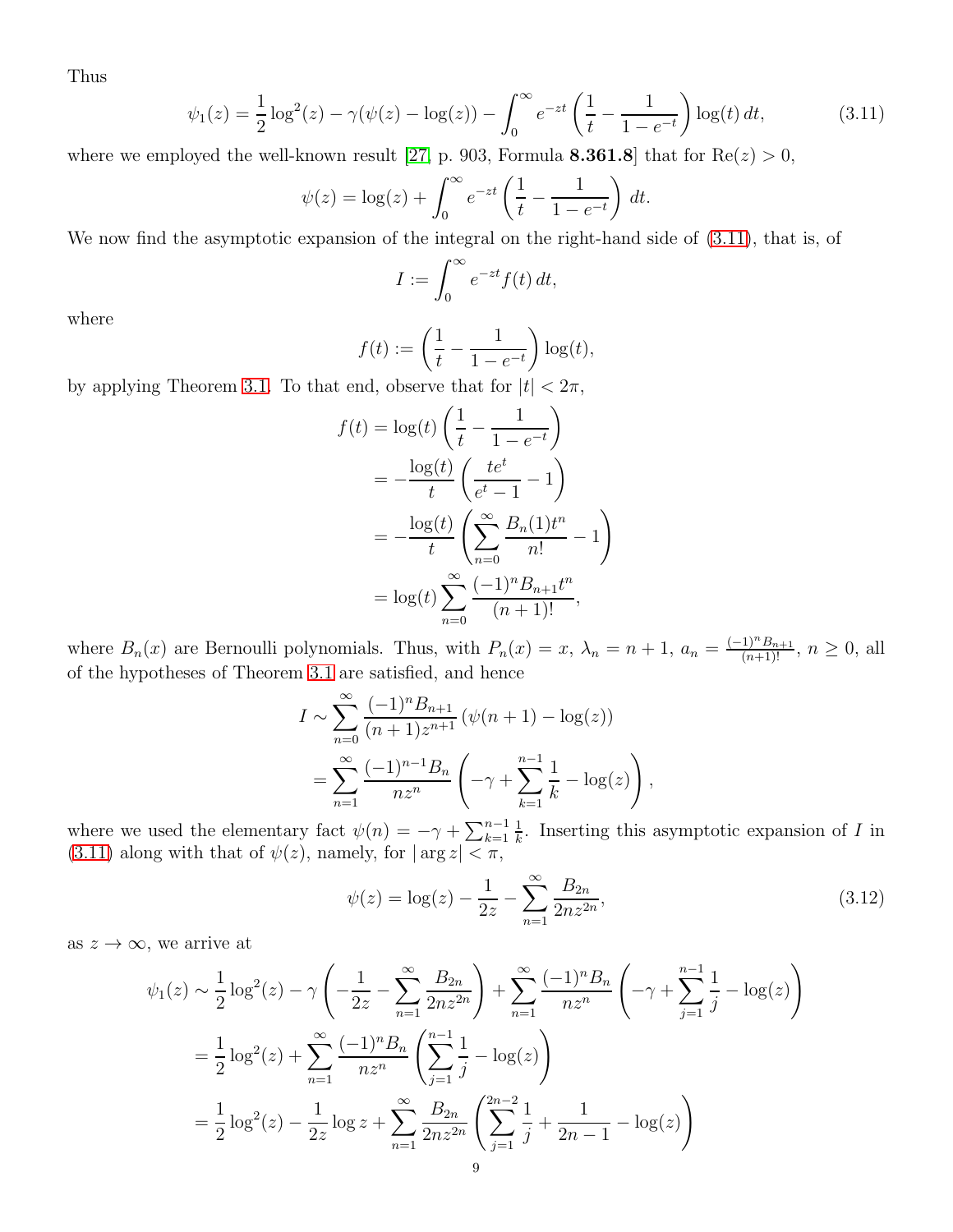using the well-known facts  $B_1 = -1/2$  and  $B_{2n-1} = 0, n > 1$ . This proves [\(3.8\)](#page-7-4) for  $|\arg(z)| < \pi/2$ .

To extend it to  $|\arg(z)| < \pi$ , we use the analogue of Theorem [2.1](#page-5-6) containing a logarithmic factor in the integrand of the concerned integral, which practically changes none of the hypotheses in the statement of Theorem [2.1](#page-5-6) and its proof<sup>[6](#page-9-1)</sup> since  $log(t) = O(t^{\epsilon})$  as  $t \to \infty$  for any  $\epsilon > 0$ . We apply it with  $\alpha = -\pi/2$  and  $\beta = \pi/2$ . It shows that the expansion in [\(3.8\)](#page-7-4) holds for  $|\arg(z)| < \pi$ .

Our next result is a new analogue of Kloosterman's result for  $\psi(x)$  [\[52,](#page-24-5) p. 24-25].

<span id="page-9-0"></span>**Theorem 3.3.** Let  $|\arg(z)| < \pi$ . Let  $\psi_1$  be defined in [\(1.12\)](#page-2-2). For  $0 < c = \text{Re}(s) < 1$ ,

$$
\psi_1(z+1) - \frac{1}{2}\log^2(z) = \frac{1}{2\pi i} \int_{(c)} \frac{\pi \zeta(1-s)}{\sin(\pi s)} \left(\gamma - \log(z) + \psi(s)\right) z^{-s} ds.
$$
 (3.13)

*Proof.* We first prove the result for  $z > 0$  and later extend it to  $|\arg(z)| < \pi$  by analytic continuation. Using [\(3.10\)](#page-7-5), we have

$$
\psi_1(z) - \frac{1}{2}\log^2(z) = \int_0^\infty e^{-zt} \left(\gamma + \log(t)\right) dt + \int_0^\infty \left(\frac{1}{e^t - 1} - \frac{1}{t}\right) e^{-zt} \left(\gamma + \log(t)\right) dt
$$

$$
= -\frac{\log(z)}{z} + \int_0^\infty \left(\frac{1}{e^t - 1} - \frac{1}{t}\right) e^{-zt} \left(\gamma + \log(t)\right) dt, \tag{3.14}
$$

where in the last step we employed  $[27, p. 573,$  formula  $4.352.1$ 

<span id="page-9-3"></span>
$$
\int_0^\infty t^{s-1} e^{-zt} \left( \gamma + \log(t) \right) dt = \frac{\Gamma(s)}{z^s} \left( \gamma - \log(z) + \psi(s) \right) \qquad (\text{Re}(s) > 0)
$$
 (3.15)

with  $s = 1$  and the fact that  $\psi(1) = -\gamma$ . We now evaluate the integral on the right-hand side of [\(3.14\)](#page-9-2) by means of Parseval's formula for Mellin transforms [\[43,](#page-24-12) p. 83, Equation  $(3.1.13)$ ]. For  $0 < \text{Re}(s) < 1$ , we have [\[52,](#page-24-5) p. 23, Equation (2.7.1)]

<span id="page-9-6"></span><span id="page-9-4"></span><span id="page-9-2"></span>
$$
\int_0^\infty t^{s-1} \left( \frac{1}{e^t - 1} - \frac{1}{t} \right) dt = \Gamma(s)\zeta(s). \tag{3.16}
$$

Therefore, along with [\(3.15\)](#page-9-3) and the equation given above, for  $0 < c = \text{Re}(s) < 1$ , Parseval's formula [\(2.4\)](#page-5-7) implies

$$
\int_0^\infty \left(\frac{1}{e^t - 1} - \frac{1}{t}\right) e^{-zt} \left(\gamma + \log(t)\right) dt = \frac{1}{2\pi i} \int_{(c)} \Gamma(s)\zeta(s) \frac{\Gamma(1-s)}{z^{1-s}} \left(\gamma - \log(z) + \psi(1-s)\right) ds
$$

$$
= \frac{1}{2\pi i z} \int_{(c)} \frac{\pi\zeta(s)}{\sin(\pi s)} \left(\gamma - \log(z) + \psi(1-s)\right) z^s ds
$$

$$
= \frac{1}{2\pi i} \int_{(c')} \frac{\pi\zeta(1-s)}{\sin(\pi s)} \left(\gamma - \log(z) + \psi(s)\right) z^{-s} ds, \tag{3.17}
$$

where  $0 < c' < 1$ . In the second step, we used the reflection formula  $\Gamma(s)\Gamma(1-s) = \pi/\sin(\pi s)$ ,  $s \notin \mathbb{Z}$ , and in the last step, we replaced s by  $1 - s$ .

Now  $(3.13)$  follows by substituting  $(3.17)$  in  $(3.14)$  and using the fact [\[15,](#page-23-22) Equation  $(8.3)$ ]

<span id="page-9-7"></span><span id="page-9-5"></span>
$$
\psi_1(z) = \psi_1(z+1) - \frac{\log(z)}{z}.
$$
\n(3.18)

This proves [\(3.13\)](#page-9-4) for  $z > 0$ . The result is easily seen to be true for any complex z such that  $|\arg(z)| < \pi$ by analytic continuation with the help of [\(1.12\)](#page-2-2), elementary bounds on the Riemann zeta function, Stirling's formula [\(2.1\)](#page-4-4) and the corresponding estimate for  $\psi(s)$ .

In the next theorem, we give a closed-form evaluation of an infinite series of integrals in terms of the digamma function and  $\psi_1(z)$ . This theorem is an analogue of [\(2.2\)](#page-4-2) and will play a fundamental role in the proof of Theorem [1.1.](#page-3-0)

<span id="page-9-1"></span> ${}^{6}$ Temme [\[51,](#page-24-11) p. 15] refers to Olver [\[41,](#page-24-20) p. 114] for a proof.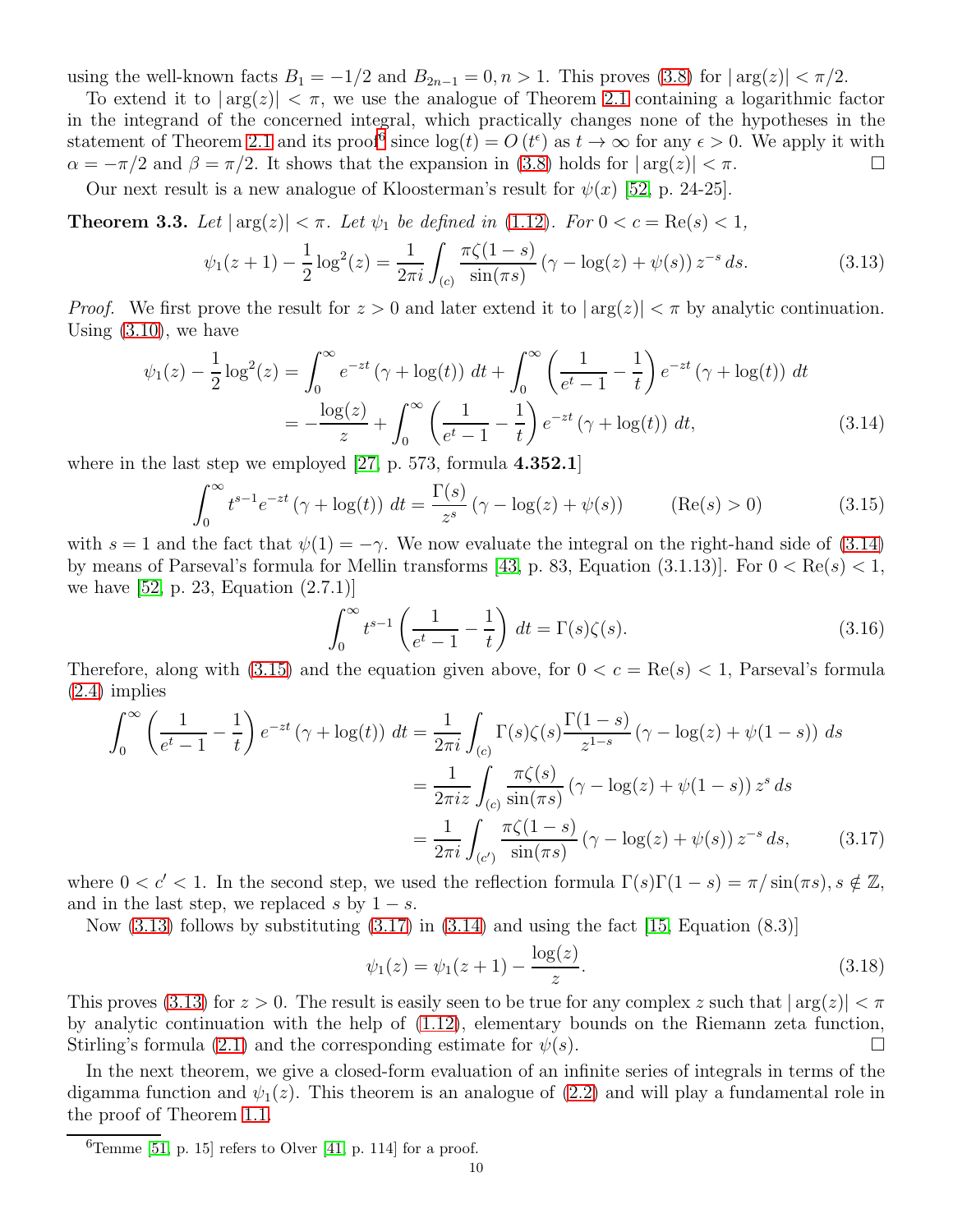<span id="page-10-0"></span>**Theorem 3.4.** For  $\text{Re}(w) > 0$ , we have

$$
4\sum_{m=1}^{\infty} \int_0^{\infty} \frac{u \cos(u) \log(u/w)}{u^2 + (2\pi m w)^2} du = \psi_1(iw) - \frac{1}{2} \log^2(iw) + \psi_1(-iw) - \frac{1}{2} \log^2(-iw) + \frac{\pi}{2w} + \gamma(\psi(iw) + \psi(-iw) - 2\log(w)).
$$
\n(3.19)

*Proof.* Using Theorem [3.3,](#page-9-0) once with  $x = iw$ , and again with  $x = -iw$  and adding the respective sides, for  $0 < c = \text{Re}(s) < 1$ , we obtain

$$
\psi_1(iw+1) - \frac{1}{2}\log^2(iw) + \psi_1(-iw+1) - \frac{1}{2}\log^2(-iw)
$$
\n
$$
= \frac{1}{2\pi i} \int_{(c)} \frac{\pi \zeta(1-s)}{\sin(\pi s)} (\gamma - \log(iw) + \psi(s)) (iw)^{-s} ds + \frac{1}{2\pi i} \int_{(c)} \frac{\pi \zeta(1-s)}{\sin(\pi s)} (\gamma - \log(-iw) + \psi(s)) (-iw)^{-s} ds
$$
\n
$$
= \frac{1}{2\pi i} \int_{(c)} \frac{2\pi \zeta(1-s)}{\sin(\pi s)} (\gamma + \psi(s)) \cos\left(\frac{\pi s}{2}\right) w^{-s} ds - I_2,
$$
\n(3.20)

where

<span id="page-10-7"></span><span id="page-10-2"></span><span id="page-10-1"></span>
$$
I_2 := \frac{1}{2\pi i} \int_{(c)} \frac{\pi \zeta (1 - s)}{\sin(\pi s)} \left( e^{-\frac{i\pi s}{2}} \log(iw) + e^{\frac{i\pi s}{2}} \log(-iw) \right) w^{-s} ds.
$$
 (3.21)

Next, using the series expansions of the exponential functions  $e^{\frac{i\pi s}{2}}$  and  $e^{-\frac{i\pi s}{2}}$  and splitting them according to  $n$  even and  $n$  odd, it is easily seen that

<span id="page-10-3"></span>
$$
e^{-\frac{i\pi s}{2}}\log(iw) + e^{\frac{i\pi s}{2}}\log(-iw) = 2\log(w)\cos\left(\frac{\pi s}{2}\right) + \pi\sin\left(\frac{\pi s}{2}\right). \tag{3.22}
$$

Hence from [\(3.20\)](#page-10-1), [\(3.21\)](#page-10-2) and [\(3.22\)](#page-10-3), we see that

$$
\psi_1(iw+1) - \frac{1}{2}\log^2(iw) + \psi_1(-iw+1) - \frac{1}{2}\log^2(-iw) =: J_1 - J_2,
$$
\n(3.23)

where

$$
J_1 := \frac{1}{2\pi i} \int_{(c)} \frac{\pi \zeta (1 - s)}{\sin(\frac{\pi s}{2})} (\gamma + \psi(s) - \log(w)) w^{-s} ds,
$$
  

$$
J_2 := \frac{1}{2\pi i} \int_{(c)} \frac{\pi^2 \zeta (1 - s)}{2 \cos(\frac{\pi s}{2})} w^{-s} ds.
$$

Using the functional equation of  $\zeta(s)$  [\[52,](#page-24-5) p. 13, Equation (2.1.1)]

<span id="page-10-6"></span><span id="page-10-5"></span><span id="page-10-4"></span>
$$
\zeta(s) = 2^s \pi^{s-1} \Gamma(1-s) \zeta(1-s) \sin\left(\frac{1}{2}\pi s\right),\tag{3.24}
$$

with s replaced by  $1 - s$ , we have

$$
J_2 = \frac{\pi^2}{2\pi i} \int_{(c)} \Gamma(s)\zeta(s)(2\pi w)^{-s} ds = \pi^2 \left(\frac{1}{e^{2\pi w} - 1} - \frac{1}{2\pi w}\right),\tag{3.25}
$$

where the last step follows from [\(3.16\)](#page-9-6). Again using [\(3.24\)](#page-10-4) with s replaced by  $1 - s$ , we observe that

$$
J_1 = \frac{1}{2\pi i} \int_{(c)} 2\pi \Gamma(s)\zeta(s) \cot\left(\frac{\pi s}{2}\right) \left(\gamma + \psi(s) - \log(w)\right) \left(2\pi w\right)^{-s} ds.
$$

Now it is important to observe that shifting the line of integration from  $\text{Re}(s) = c, 0 < c < 1$  to  $Re(s) = d, 1 < d < 2$  does not introduce any pole of the integrand. So consider the rectangular contour  $[c - iT, d - iT], [d - iT, d + iT], [d + iT, c + iT]$  and  $[c + iT, c - iT]$ . By Cauchy's residue theorem and the fact that the integral along the horizontal segments of the contour tend to zero as  $T \to \infty$ ,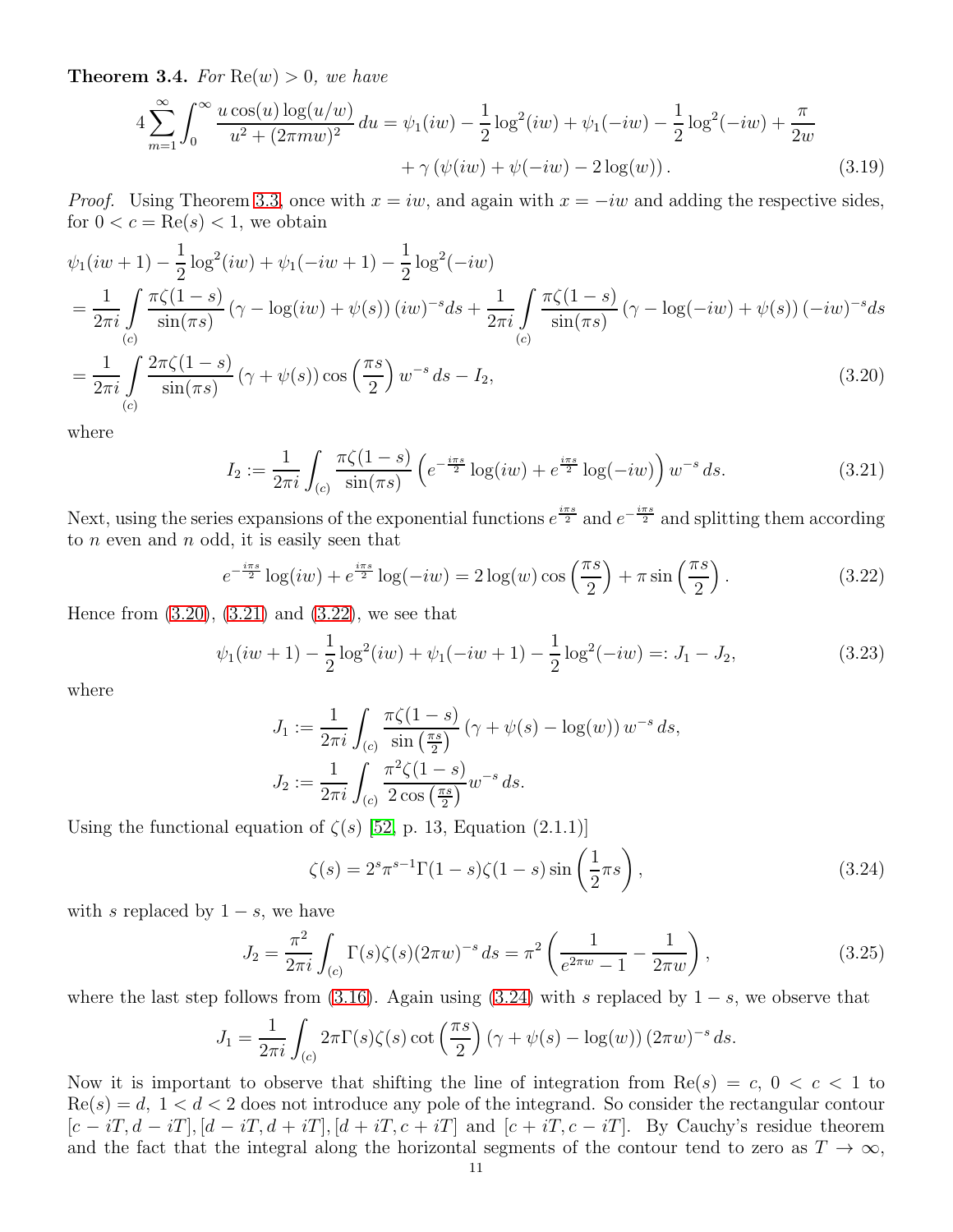as can be seen from  $(2.1)$ , elementary bounds of the zeta function and the fact  $[25,$  Equation  $(15)]$  $\psi(s) = \log(s) + O(1/|s|)$ , it is seen that

$$
J_1 = \frac{1}{2\pi i} \int_{(d)} 2\pi \Gamma(s)\zeta(s) \cot\left(\frac{\pi s}{2}\right) (\gamma + \psi(s) - \log(w)) (2\pi w)^{-s} ds
$$
  
\n
$$
= \sum_{m=1}^{\infty} \frac{1}{2\pi i} \int_{(d)} 2\pi \Gamma(s) \cot\left(\frac{\pi s}{2}\right) (\gamma + \psi(s) - \log(w)) (2\pi m w)^{-s} ds
$$
  
\n
$$
= 2\pi \sum_{m=1}^{\infty} \left\{ \frac{(\gamma - \log(w))}{2\pi i} \int_{(d)} \Gamma(s) \cot\left(\frac{\pi s}{2}\right) (2\pi m w)^{-s} ds + \frac{1}{2\pi i} \int_{(d)} \Gamma(s) \psi(s) \cot\left(\frac{\pi s}{2}\right) (2\pi m w)^{-s} ds \right\},
$$
\n(3.26)

where in the last step, we used the series representation for  $\zeta(s)$  and then interchanged the order of summmation and integration which is valid because of absolute and uniform convergence. We now find convenient representations for the two line integrals.

From [\[18,](#page-23-7) Lemma 4.1], for  $0 < \text{Re}(s) = (c_1) < 2$  and  $\text{Re}(z) > 0$ ,

<span id="page-11-0"></span>
$$
\frac{1}{2\pi i} \int_{(c_1)} \Gamma(s) \cot\left(\frac{\pi s}{2}\right) z^{-s} ds = \frac{2}{\pi} \int_0^\infty \frac{u \cos(u)}{u^2 + z^2} du.
$$

Hence invoking the above result with  $z = 2\pi m w$ , we find that

$$
\sum_{m=1}^{\infty} \frac{1}{2\pi i} \int_{(d)} \Gamma(s) \cot\left(\frac{\pi s}{2}\right) (2\pi m w)^{-s} ds = \frac{2}{\pi} \sum_{m=1}^{\infty} \int_{0}^{\infty} \frac{u \cos(u)}{u^{2} + (2\pi m w)^{2}} du
$$

$$
= \frac{1}{\pi} \left( \log(w) - \frac{1}{2} \left( \psi(iw) + \psi(-iw) \right) \right), \tag{3.27}
$$

where in the last step, we employed  $(2.2)$ .

Here, it is important to note that the series representation of  $J_1$  in [\(3.26\)](#page-11-0) and the convergence of the series in [\(3.27\)](#page-11-1) together imply that the series

<span id="page-11-1"></span>
$$
\sum_{m=1}^{\infty} \frac{1}{2\pi i} \int_{(d)} \Gamma(s) \psi(s) \cot\left(\frac{\pi s}{2}\right) (2\pi m w)^{-s} ds
$$

converges too.

Using Parseval's formula, we now suitably transform the line integral in the above equation into an integral of a real variable. From [\[44,](#page-24-21) p. 536, Formula **2.6.32.2**], for  $0 < c = \text{Re}(s) < 1$ ,

$$
\int_0^\infty u^{s-1} \cos(u) \log(u) \, du = \Gamma(s) \left( \psi(s) \cos\left(\frac{\pi s}{2}\right) - \frac{\pi}{2} \sin\left(\frac{\pi s}{2}\right) \right),
$$

whereas for  $-1 < \text{Re}(s) < 1$  and  $\text{Re}(z) > 0$ , we have

$$
\int_0^{\infty} u^{s-1} \frac{u}{u^2 + z^2} du = \frac{\pi}{2} z^{s-1} \sec\left(\frac{\pi s}{2}\right).
$$

Hence from  $(2.4)$ , for  $0 < \text{Re}(s) = c < 1$ , we have

$$
\frac{1}{2\pi i} \int_{(c)} \Gamma(s) \psi(s) \cot\left(\frac{\pi s}{2}\right) (2\pi m w)^{-s} ds = \frac{2}{\pi} \int_0^\infty \frac{u \cos(u) \log(u)}{u^2 + (2\pi m w)^2} du + \frac{\pi}{2} e^{-2\pi m w}.
$$

Now again, shifting the line of integration from  $\text{Re}(s) = c$  to  $\text{Re}(s) = d, 1 < d < 2$ , noting that there is no pole of the integrand, applying Cauchy's residue theorem and making use of the fact that the integrals along the horizontal segments tend to zero as the height of the contour tends to  $\infty$ , we see that

$$
\frac{1}{2\pi i} \int_{(c)} \Gamma(s) \psi(s) \cot\left(\frac{\pi s}{2}\right) (2\pi m w)^{-s} ds = \frac{1}{2\pi i} \int_{(d)} \Gamma(s) \psi(s) \cot\left(\frac{\pi s}{2}\right) (2\pi m w)^{-s} ds.
$$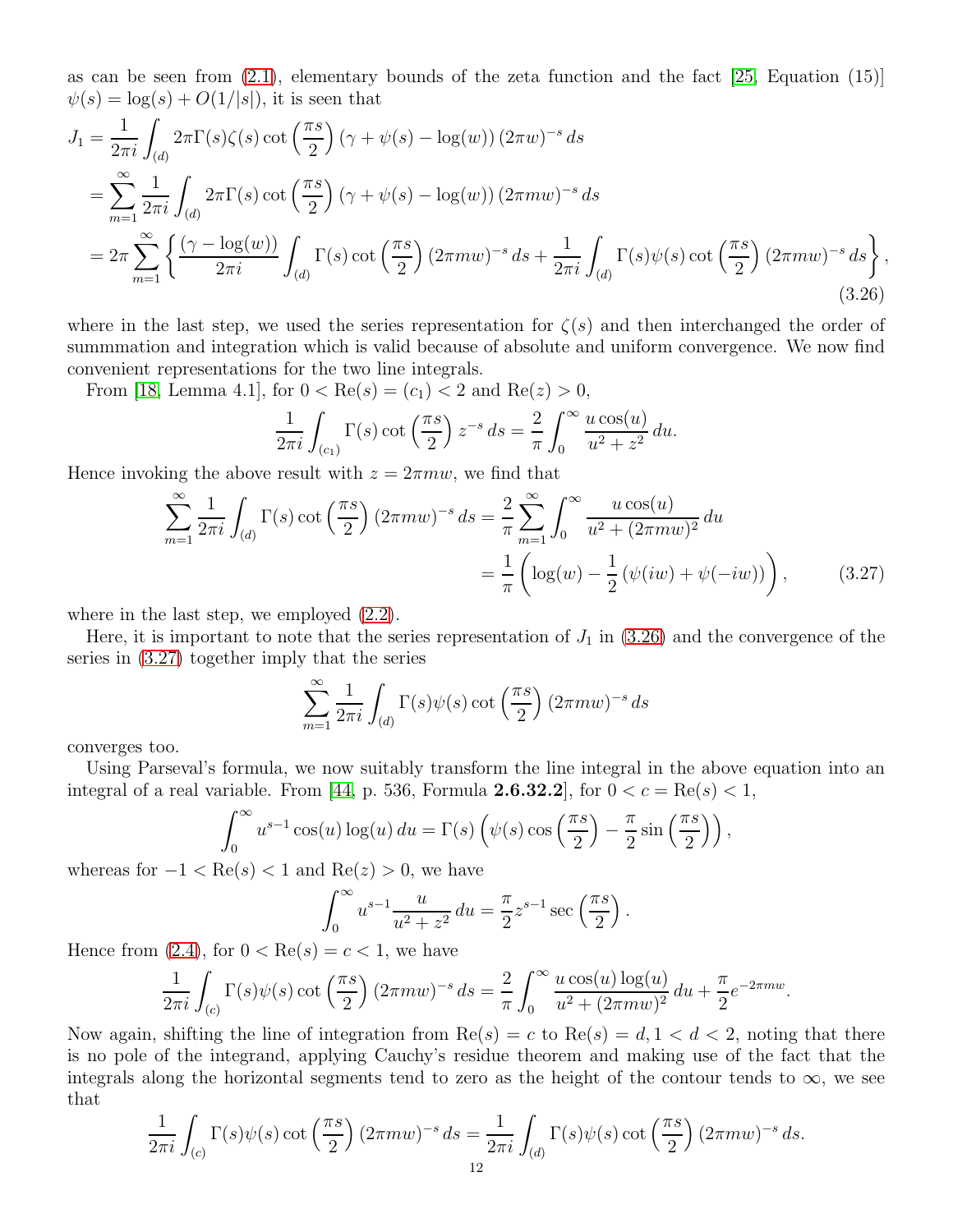Hence

 $\overline{r}$ 

<span id="page-12-0"></span>
$$
\sum_{m=1}^{\infty} \frac{1}{2\pi i} \int_{(d)} \Gamma(s) \psi(s) \cot\left(\frac{\pi s}{2}\right) (2\pi m w)^{-s} ds = \sum_{m=1}^{\infty} \left\{ \frac{2}{\pi} \int_{0}^{\infty} \frac{u \cos(u) \log(u)}{u^2 + (2\pi m w)^2} du + \frac{\pi}{2} e^{-2\pi m w} \right\}.
$$
 (3.28)

Therefore, substituting  $(3.28)$  and  $(3.27)$  in  $(3.26)$ , we get

$$
J_1 = 2\pi \left[ \frac{(\gamma - \log(w))}{2\pi} (2\log(w) - (\psi(iw) + \psi(-iw))) + \sum_{m=1}^{\infty} \left\{ \frac{2}{\pi} \int_0^{\infty} \frac{u \cos(u) \log(u)}{u^2 + (2\pi m w)^2} du + \frac{\pi}{2} e^{-2\pi m w} \right\} \right]
$$
  
= 2(\gamma - \log(w)) \left( \log(w) - \frac{1}{2} (\psi(iw) + \psi(-iw)) \right) + 4 \sum\_{m=1}^{\infty} \int\_0^{\infty} \frac{u \cos(u) \log(u)}{u^2 + (2\pi m w)^2} du + \frac{\pi^2}{e^{2\pi w} - 1}. (3.29)

Now from [\(3.23\)](#page-10-5), [\(3.25\)](#page-10-6) and [\(3.29\)](#page-12-1), we have

<span id="page-12-1"></span>
$$
\psi_1(iw+1) - \frac{1}{2}\log^2(iw) + \psi_1(-iw+1) - \frac{1}{2}\log^2(-iw)
$$
  
=  $2(\gamma - \log(w))\left(\log(w) - \frac{1}{2}(\psi(iw) + \psi(-iw))\right) + 4\sum_{m=1}^{\infty} \int_0^{\infty} \frac{u\cos(u)\log(u)}{u^2 + (2\pi mw)^2} du + \frac{\pi^2}{e^{2\pi w} - 1}$   
 $- \pi^2 \left(\frac{1}{e^{2\pi w} - 1} - \frac{1}{2\pi w}\right).$ 

Now using [\(3.18\)](#page-9-7) twice and using the elementary fact  $log(iw) - log(-iw) = \pi i$  for  $Re(w) > 0$ , we are led to

$$
4\sum_{m=1}^{\infty} \int_0^{\infty} \frac{u \cos(u) \log(u)}{u^2 + (2\pi m w)^2} du = \psi_1(iw) - \frac{1}{2} \log^2(iw) + \psi_1(-iw) - \frac{1}{2} \log^2(-iw) + \frac{\pi}{2w} + (\gamma - \log(w))(\psi(iw) + \psi(-iw) - 2\log(w)).
$$
\n(3.30)

Lastly, employing [\(2.2\)](#page-4-2) again with w replaced by  $2\pi w$ , we see that

$$
-4\log(w)\sum_{m=1}^{\infty}\int_{0}^{\infty}\frac{u\cos(u)}{u^2+(2\pi mw)^2}du = \log(w)\left(\psi(iw)+\psi(-iw)-2\log(w)\right). \tag{3.31}
$$

Finally, adding the respective sides of [\(3.30\)](#page-12-2) and [\(3.31\)](#page-12-3), we are led to [\(3.19\)](#page-10-7). This completes the  $\Box$ 

<span id="page-12-4"></span><span id="page-12-3"></span><span id="page-12-2"></span>4. A NEW REPRESENTATION FOR  $\frac{\partial^2}{\partial b^2}E_{2,b}(z)\Big|_{b=1}$ 

The two-variable Mittag-Leffler function  $E_{\alpha,\beta}(z)$ , introduced by Wiman [\[55\]](#page-24-22), is defined by

$$
E_{\alpha,\beta}(z) := \sum_{k=0}^{\infty} \frac{z^k}{\Gamma(\alpha k + \beta)}
$$
 (Re( $\alpha$ ) > 0, Re( $\beta$ ) > 0). (4.1)

There is an extensive literature on these Mittag-Leffler functions, see, for example, [\[26\]](#page-23-27), and the references therein. Yet, closed-form expressions exist only for the first derivatives of  $E_{\alpha,\beta}(z)$  with respect to the parameters  $\alpha$  and  $\beta$ . The reader is referred to a recent paper of Apelblat [\[1\]](#page-23-28) for a collection of such evaluations all of which involve the  $\text{Shi}(z)$  and  $\text{Chi}(z)$  functions defined in [\(4.3\)](#page-13-0).

From  $(4.1)$ , it is easy to see that  $[1, Equation (98)]$ 

<span id="page-12-5"></span>
$$
\frac{\partial^2}{\partial \beta^2} E_{\alpha,\beta}(t) = \sum_{k=0}^{\infty} \frac{\psi^2(\alpha k + \beta) - \psi'(\alpha k + \beta)}{\Gamma(\alpha k + \beta)} t^k.
$$
\n(4.2)

However, there are no closed-form evaluations known for the above series. In what follows, we establish a new result which transforms  $\frac{\partial^2}{\partial \beta^2} E_{2,\beta}(t) \Big|_{\beta=1}$  into a suitable series which is absolutely essential in proving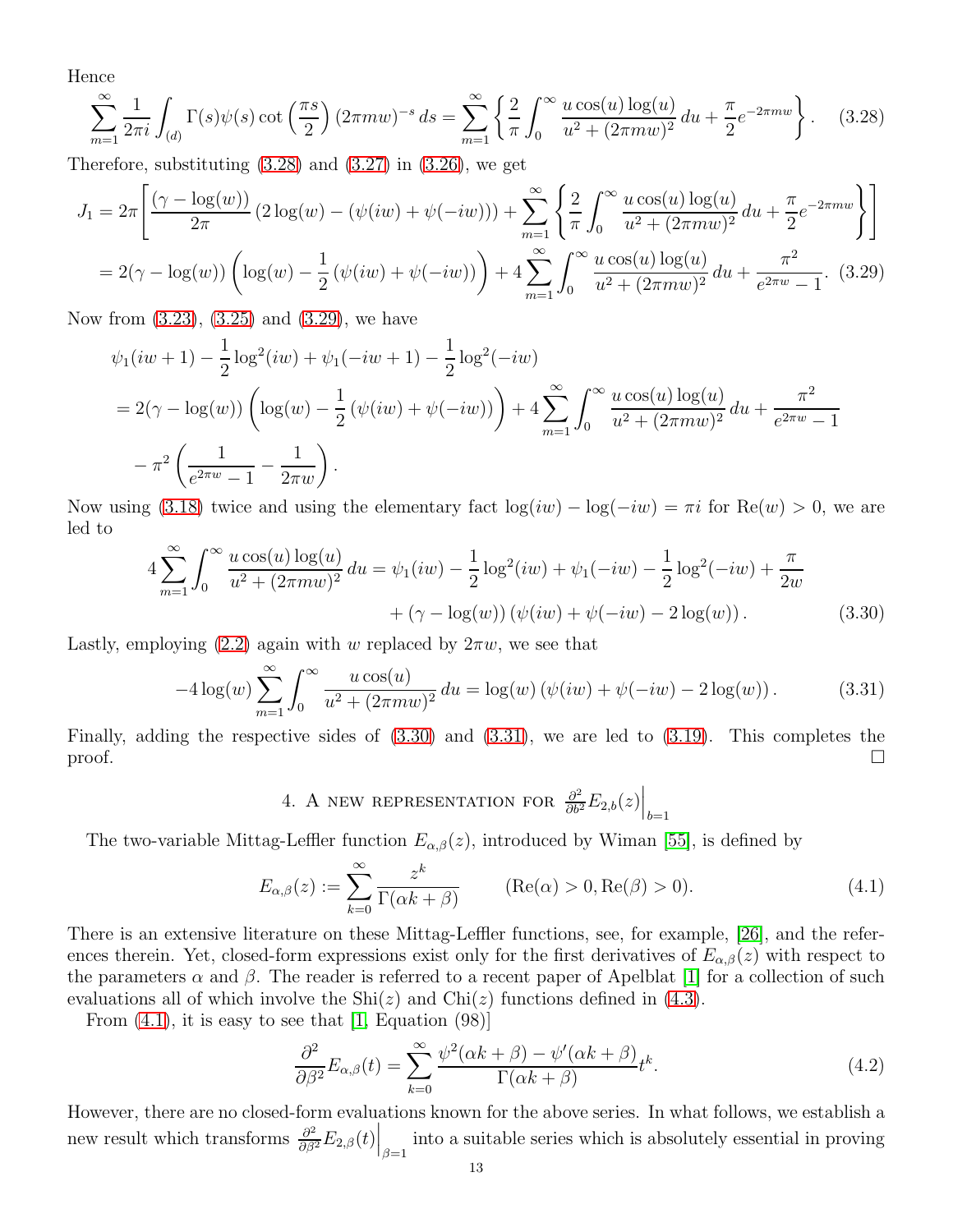Theorem [1.1.](#page-3-0) Before we embark upon the proof though, we need a few lemmas concerning the *hyperbolic* sine and cosine integrals  $\text{Shi}(z)$  and  $\text{Chi}(z)$  defined by [\[42,](#page-24-23) p. 150, Equation (6.2.15), (6.2.16)]

$$
Shi(z) := \int_0^z \frac{\sinh(t)}{t} \, dt, \quad \text{Chi}(z) := \gamma + \log(z) + \int_0^z \frac{\cosh(t) - 1}{t} \, dt. \tag{4.3}
$$

The first lemma involving these functions was established in [\[19,](#page-23-8) Lemma 9.1]. Here, and throughout the sequel, we use the following notation for brevity.

$$
(\sinh Shi - \cosh Chi) (w) := \sinh(w) Shi(w) - \cosh(w) Chi(w).
$$

<span id="page-13-3"></span>**Lemma 4.1.** Let  $\text{Re}(w) > 0$ . Then

<span id="page-13-5"></span><span id="page-13-0"></span>
$$
\int_0^\infty \frac{t \cos t \, dt}{t^2 + w^2} = (\sinh \, \text{Shi} - \cosh \, \text{Chi}) \, (w).
$$

We require another result from [\[18,](#page-23-7) Lemma 3.2].

<span id="page-13-6"></span>**Lemma 4.2.** For  $Re(w) > 0$ ,

$$
\sum_{k=0}^{\infty} \frac{\psi(2k+1)}{\Gamma(2k+1)} w^{2k} = (\sinh \operatorname{Shi} - \cosh \operatorname{Chi})(w) + \log(w) \cosh(w).
$$

We are now ready to prove our result on evaluating the second derivative of the Mittag-Leffler function  $E_{2,b}(z)$  with respect to the parameter b at  $b=1$ .

<span id="page-13-7"></span>**Theorem 4.3.** Let  $b > 0$  and  $\text{Re}(w) > 0$ . Let the two-variable Mittag-Leffler function  $E_{2,b}(z)$  be defined in  $(4.1)$ . Then

<span id="page-13-2"></span>
$$
\left. \frac{\partial^2}{\partial b^2} E_{2,b}(w^2) \right|_{b=1} = \log^2(w) \cosh(w) + 2 \int_0^\infty \frac{u \cos(u) \log(u) du}{u^2 + w^2}.
$$
\n(4.4)

*Proof.* To prove this result, we first apply a result of Dzhrbashyan [\[21,](#page-23-29) p. 130, Equation (2.12)] that will be used in the proof. It states that for  $0 \le \arg(z) < \pi$  or  $-\pi < \arg(z) \le 0$ , one has<sup>[7](#page-13-1)</sup>

$$
E_{2,b}(z) = \frac{1}{2} z^{\frac{1}{2}(1-b)} \left\{ e^{\sqrt{z}} + e^{\mp i\pi(1-b) - \sqrt{z}} \right\} + \frac{\sin(\pi b)}{2\pi} \int_0^\infty \frac{e^{\pm i(\sqrt{t} - \frac{\pi}{2}(1-b))}}{t+z} t^{\frac{1}{2}(1-b)} dt, \tag{4.5}
$$

where the upper or lower signs are taken, respectively, for  $0 \le \arg(z) \le \pi$  or  $-\pi \le \arg(z) \le 0$ .

We first assume  $0 \le \arg(z) < \pi$ . Differentiating [\(4.5\)](#page-13-2) twice with respect to b and simplifying leads to

$$
\frac{\partial^2}{\partial b^2} E_{2,b}(z) = \frac{1}{2} \Bigg[ -\frac{1}{2} \log(z) \left\{ -\frac{1}{2} z^{\frac{1}{2}(1-b)} \log(z) \left( e^{\sqrt{z}} + e^{-i\pi(1-b) - \sqrt{z}} \right) + i\pi z^{\frac{1}{2}(1-b)} e^{i\pi(b-1) - \sqrt{z}} \right\}
$$

$$
+ i\pi \sqrt{z} e^{-\sqrt{z}} z^{-\frac{b}{2}} e^{i\pi(b-1)} \left( i\pi - \frac{1}{2} \log(z) \right) \Bigg] - \frac{\pi \sin(\pi b)}{2} \int_0^\infty \frac{e^{i(\sqrt{t} - \frac{\pi}{2}(1-b))}}{t+z} t^{\frac{1}{2}(1-b)} dt
$$

$$
+ \frac{1}{2} \cos(\pi b) \int_0^\infty \frac{e^{i(\sqrt{t} - \frac{\pi}{2}(1-b))}}{t+z} t^{\frac{1}{2}(1-b)} (i\pi - \log(t)) dt
$$

$$
+ \frac{1}{8\pi} \sin(\pi b) \int_0^\infty \frac{e^{i(\sqrt{t} - \frac{\pi}{2}(1-b))}}{t+z} t^{\frac{1}{2}(1-b)} (i\pi - \log(t))^2 dt,
$$

so that

<span id="page-13-4"></span>
$$
\frac{\partial^2}{\partial b^2} E_{2,b}(z) \Big|_{b=1} = \frac{1}{4} \log^2(z) \cosh(\sqrt{z}) - \frac{i\pi}{2} e^{-\sqrt{z}} \log(z) - \frac{\pi^2}{2} e^{-\sqrt{z}} - \frac{1}{2} \int_0^\infty \frac{e^{i\sqrt{t}} (i\pi - \log(t))}{t+z} dt. \tag{4.6}
$$

<span id="page-13-1"></span><sup>7</sup>It is to be noted that Dzhrbashyan uses a different notation for the two-variable Mittag-Leffler function in his book, namely,  $E_{\rho}(z; b) = \sum_{k=0}^{\infty} z^k / \Gamma(b + k\rho^{-1})$ . See [\[21,](#page-23-29) p. 117]. We have used the contemporary notation here.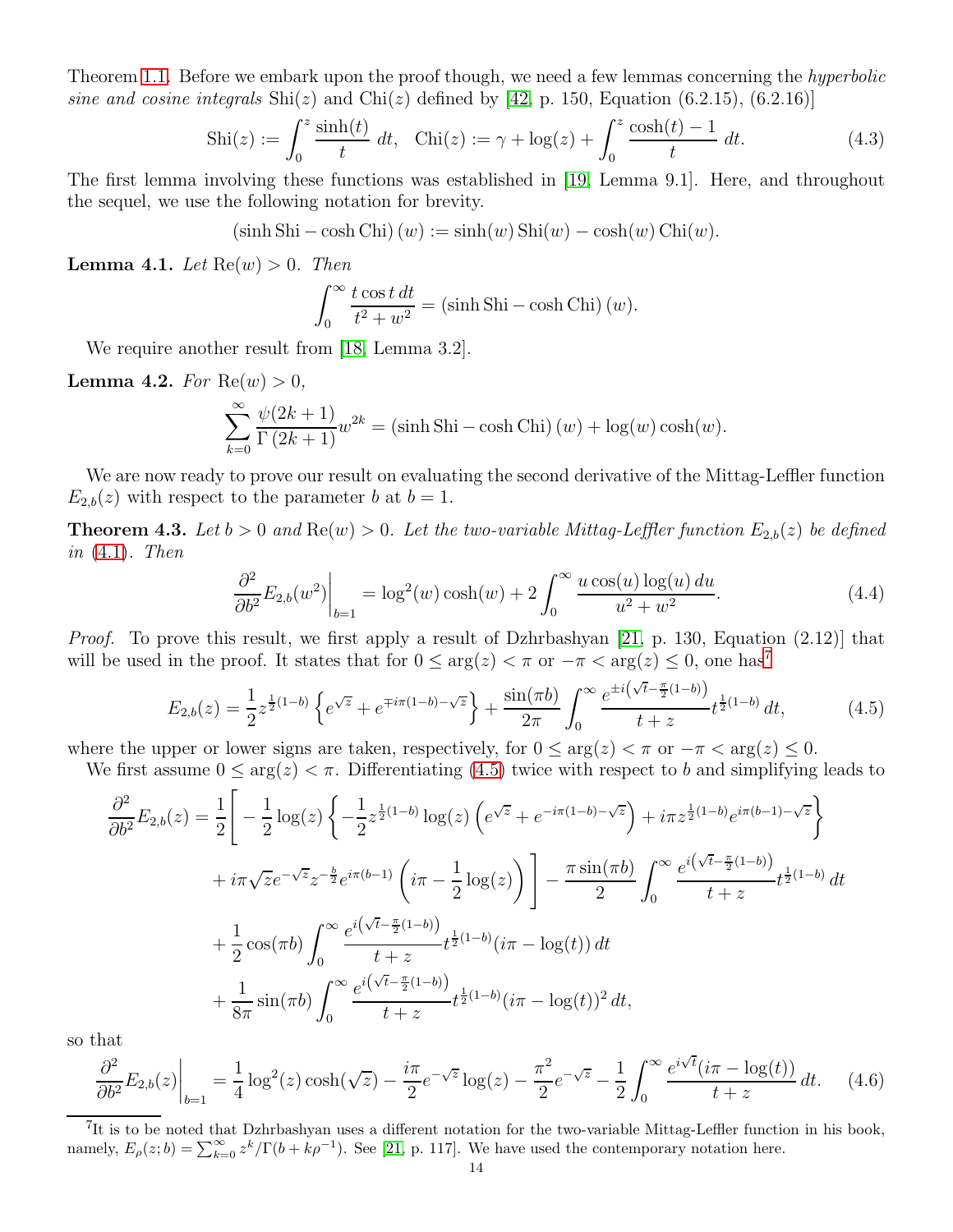Now employing the change of variable  $t = u^2$ , we have

$$
\int_0^\infty \frac{e^{i\sqrt{t}}(i\pi - \log(t))}{t+z} dt = 2 \int_0^\infty \frac{ue^{iu}(i\pi - 2\log(u))}{u^2 + z} du
$$
  
=  $2\pi i \int_0^\infty \frac{u\cos(u)}{u^2 + z} du - 2\pi \int_0^\infty \frac{u\sin(u)}{u^2 + z} du - 4 \int_0^\infty \frac{ue^{iu}\log(u)}{u^2 + z} du.$  (4.7)

Next, from Lemma [4.1,](#page-13-3)

$$
\int_0^\infty \frac{u\cos(u)}{u^2 + z} \, du = (\sinh \operatorname{Shi} - \cosh \operatorname{Chi}) \, (\sqrt{z}),\tag{4.8}
$$

whereas from  $[22, p. 65, Formula (15)],$ 

<span id="page-14-6"></span><span id="page-14-5"></span><span id="page-14-4"></span><span id="page-14-3"></span><span id="page-14-1"></span>
$$
\int_0^\infty \frac{u\sin(u)}{u^2 + z} du = \frac{\pi}{2} e^{-\sqrt{z}}.
$$
\n(4.9)

Moreover,

$$
\int_0^\infty \frac{ue^{iu}\log(u)}{u^2+z} \, du = \int_0^\infty \frac{u\cos(u)\log(u)}{u^2+z} \, du + i \int_0^\infty \frac{u\sin(u)\log(u)}{u^2+z} \, du,\tag{4.10}
$$

Now from [\[44,](#page-24-21) p. 537, Formula  $2.6.32.8$  $2.6.32.8$ ]<sup>8</sup>,

$$
\int_0^\infty \frac{u\sin(u)\log(u)}{u^2+z} du = \frac{\pi}{2} \left\{ e^{-\sqrt{z}}\log(\sqrt{z}) - \frac{1}{2} \left( e^{\sqrt{z}}\mathrm{Ei}(-\sqrt{z}) + e^{-\sqrt{z}}\mathrm{Ei}(\sqrt{z}) \right) \right\},\tag{4.11}
$$

where Ei(x) is the exponential integral given in [\[45,](#page-24-24) p. 788] for  $x > 0$  by Ei(x) :=  $\int_{-\infty}^{x} e^t/t dt$ , or, as is seen from [\[35,](#page-24-25) p. 1], by  $\mathrm{Ei}(-x) := -\int_x^{\infty} e^{-t}/t \, dt$ . However, from [\[44,](#page-24-21) p. 395, Formula 2.5.9.12],

<span id="page-14-7"></span><span id="page-14-2"></span>
$$
\int_0^\infty \frac{t \cos t \, dt}{t^2 + z} = -\frac{1}{2} \left( e^{\sqrt{z}} \text{Ei}(-\sqrt{z}) + e^{-\sqrt{z}} \text{Ei}(\sqrt{z}) \right). \tag{4.12}
$$

Hence along with Lemma [4.1,](#page-13-3) [\(4.11\)](#page-14-1) and [\(4.12\)](#page-14-2) imply

$$
\int_0^\infty \frac{u\sin(u)\log(u)}{u^2+z} du = \frac{\pi}{2} \left\{ e^{-\sqrt{z}} \log(\sqrt{z}) + (\sinh \operatorname{Sh} i - \cosh \operatorname{Chi})(\sqrt{z}) \right\}.
$$
 (4.13)

Therefore, from [\(4.7\)](#page-14-3), [\(4.8\)](#page-14-4), [\(4.9\)](#page-14-5), [\(4.10\)](#page-14-6) and [\(4.13\)](#page-14-7), we arrive at

$$
\int_0^\infty \frac{e^{i\sqrt{t}}(i\pi - \log(t))}{t+z} dt = -\pi^2 e^{-\sqrt{z}} - 2\pi i e^{-\sqrt{z}} \log(\sqrt{z}) - 4 \int_0^\infty \frac{u\cos(u)\log(u)}{u^2 + z} du.
$$
 (4.14)

Finally, substituting [\(4.14\)](#page-14-8) in [\(4.6\)](#page-13-4), we arrive at

$$
\left. \frac{\partial^2}{\partial b^2} E_{2,b}(z) \right|_{b=1} = \log^2(\sqrt{z}) \cosh(\sqrt{z}) + 2 \int_0^\infty \frac{u \cos(u) \log(u)}{u^2 + z} du.
$$

Now let  $z = w^2$  to arrive at [\(4.4\)](#page-13-5) for  $0 \le \arg(w) < \frac{\pi}{2}$  $\frac{\pi}{2}$ . Simiarly starting with  $-\pi < \arg(z) \leq 0$  and proceeding exactly as above and putting  $z = w^2$  at the end, we again obtain [\(4.4\)](#page-13-5) for  $-\frac{\pi}{2} < \arg(w) \le 0$ . Hence we see that [\(4.4\)](#page-13-5) actually holds for  $\text{Re}(w) > 0$ .

# <span id="page-14-8"></span>5. Proof of the main results

This section is devoted to proving the transformation for the Lambert series for logarithm given in Theorem [1.1,](#page-3-0) the asymptotic expansion of this series in Theorem [1.2,](#page-3-2) and a mean value theorem in Theorem [1.3.](#page-4-3)

<span id="page-14-0"></span> ${}^{8}$ The formula given in the book has a typo. We have corrected it here.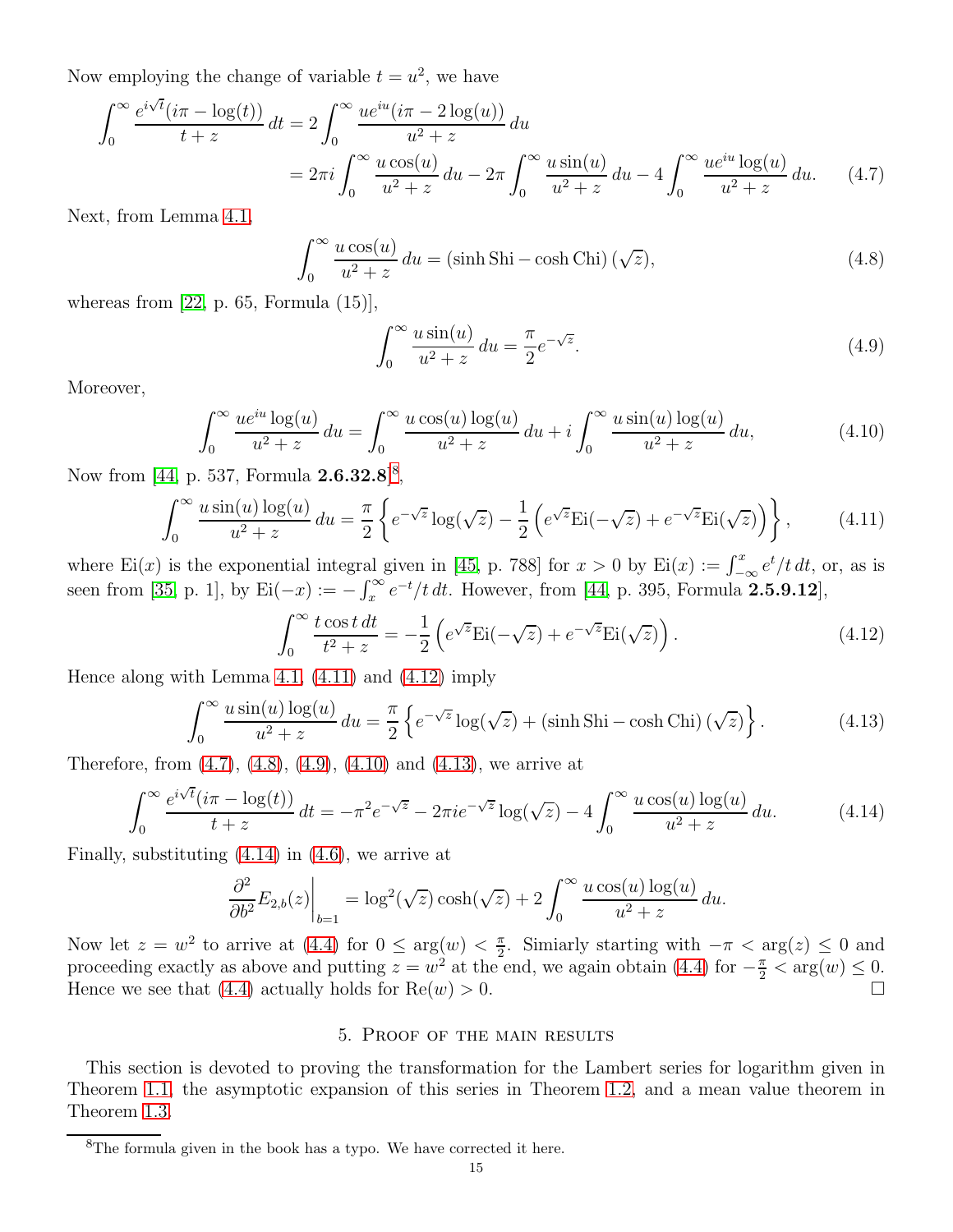5.1. **Proof of Theorem [1.1.](#page-3-0)** The idea is to differentiate both sides of  $(1.5)$  with respect to a and then let  $a \rightarrow 0$ . Define

$$
F_1(a, y) := \frac{d}{da} \sum_{n=1}^{\infty} \sigma_a(n) e^{-ny},
$$
  
\n
$$
F_2(a, y) := \frac{d}{da} \left\{ \frac{1}{2} \left( \left( \frac{2\pi}{y} \right)^{1+a} \csc\left( \frac{\pi a}{2} \right) + 1 \right) \zeta(-a) - \frac{1}{y} \zeta(1-a) \right\},
$$
  
\n
$$
F_3(a, y) := \frac{d}{da} \left\{ \frac{2\pi}{y \sin\left( \frac{\pi a}{2} \right)} \sum_{n=1}^{\infty} \sigma_a(n) \left( \frac{(2\pi n)^{-a}}{\Gamma(1-a)} {}_1F_2 \left( 1; \frac{1-a}{2}, 1 - \frac{a}{2}; \frac{4\pi^4 n^2}{y^2} \right) - \left( \frac{2\pi}{y} \right)^a \cosh\left( \frac{4\pi^2 n}{y} \right) \right) \right\}, \quad (5.1)
$$

and let

$$
G_1(y) = \lim_{a \to 0} F_1(a, y), \quad G_2(y) = \lim_{a \to 0} F_2(a, y), \quad G_3(y) = \lim_{a \to 0} F_3(a, y).
$$
 (5.2)

Clearly, from [\(1.5\)](#page-1-1),

<span id="page-15-4"></span><span id="page-15-3"></span>
$$
G_1(y) + G_2(y) = G_3(y). \tag{5.3}
$$

Using [\(1.3\)](#page-0-2), it is readily seen that

<span id="page-15-7"></span><span id="page-15-6"></span><span id="page-15-5"></span><span id="page-15-0"></span>
$$
G_1(y) = \sum_{n=1}^{\infty} \frac{\log(n)}{e^{ny} - 1}.
$$
\n(5.4)

By routine differentiation,

$$
F_2(a,y) = \frac{1}{y}\zeta'(1-a) - \frac{1}{2}\zeta'(-a) - \frac{1}{2}\left(\frac{2\pi}{y}\right)^{1+a}\operatorname{cosec}\left(\frac{\pi a}{2}\right)\zeta'(-a) + \frac{1}{2}\zeta(-a)\left(\frac{2\pi}{y}\right)^{1+a}\operatorname{cosec}\left(\frac{\pi a}{2}\right)\left(\log\left(\frac{2\pi}{y}\right) - \frac{\pi}{2}\cot\left(\frac{\pi a}{2}\right)\right).
$$
(5.5)

Letting  $a \to 0$  in [\(5.5\)](#page-15-0) leads to

<span id="page-15-2"></span>
$$
G_2(y) = \frac{1}{4}\log(2\pi) - \frac{1}{2y}\log^2(y) + \frac{\gamma^2}{2y} - \frac{\pi^2}{12y},\tag{5.6}
$$

which is now proved. Note that

$$
G_2(y) = \lim_{a \to 0} \left( -\frac{1}{2} \zeta'(-a) \right)
$$
  
+ 
$$
\lim_{a \to 0} \left[ \frac{1}{y} \zeta'(1-a) - \frac{(2\pi/y)^{1+a}}{2\sin(\frac{\pi a}{2})} \left\{ \zeta'(-a) - \zeta(-a) \log\left(\frac{2\pi}{y}\right) + \frac{\pi}{2} \zeta(-a) \cot\left(\frac{\pi a}{2}\right) \right\} \right].
$$
 (5.7)

We make use of the following well-known Laurent series expansions around  $a = 0$ :

<span id="page-15-1"></span>
$$
\zeta(-a) = -\frac{1}{2} + \frac{1}{2}\log(2\pi)a + \left[\frac{\gamma^2}{4} - \frac{\pi^2}{48} - \frac{\log^2(2\pi)}{4} + \frac{\gamma_1}{2}\right]a^2 + O(a^3),
$$
  

$$
\zeta'(1-a) = -\frac{1}{a^2} - \gamma_1 - \gamma_2a + O(a^2),
$$
  

$$
\left(\frac{2\pi}{y}\right)^{1+a} = \frac{2\pi}{y} + \frac{2\pi}{y}\log\left(\frac{2\pi}{y}\right)a + \frac{\pi}{y}\log^2\left(\frac{2\pi}{y}\right)a^2 + O(a^3),
$$
  

$$
\csc\left(\frac{\pi a}{2}\right) = \frac{2}{\pi a} + \frac{\pi}{12}a + O(a^3),
$$
  

$$
\cot\left(\frac{\pi a}{2}\right) = \frac{2}{\pi a} - \frac{\pi}{6}a + O(a^3).
$$
 (5.8)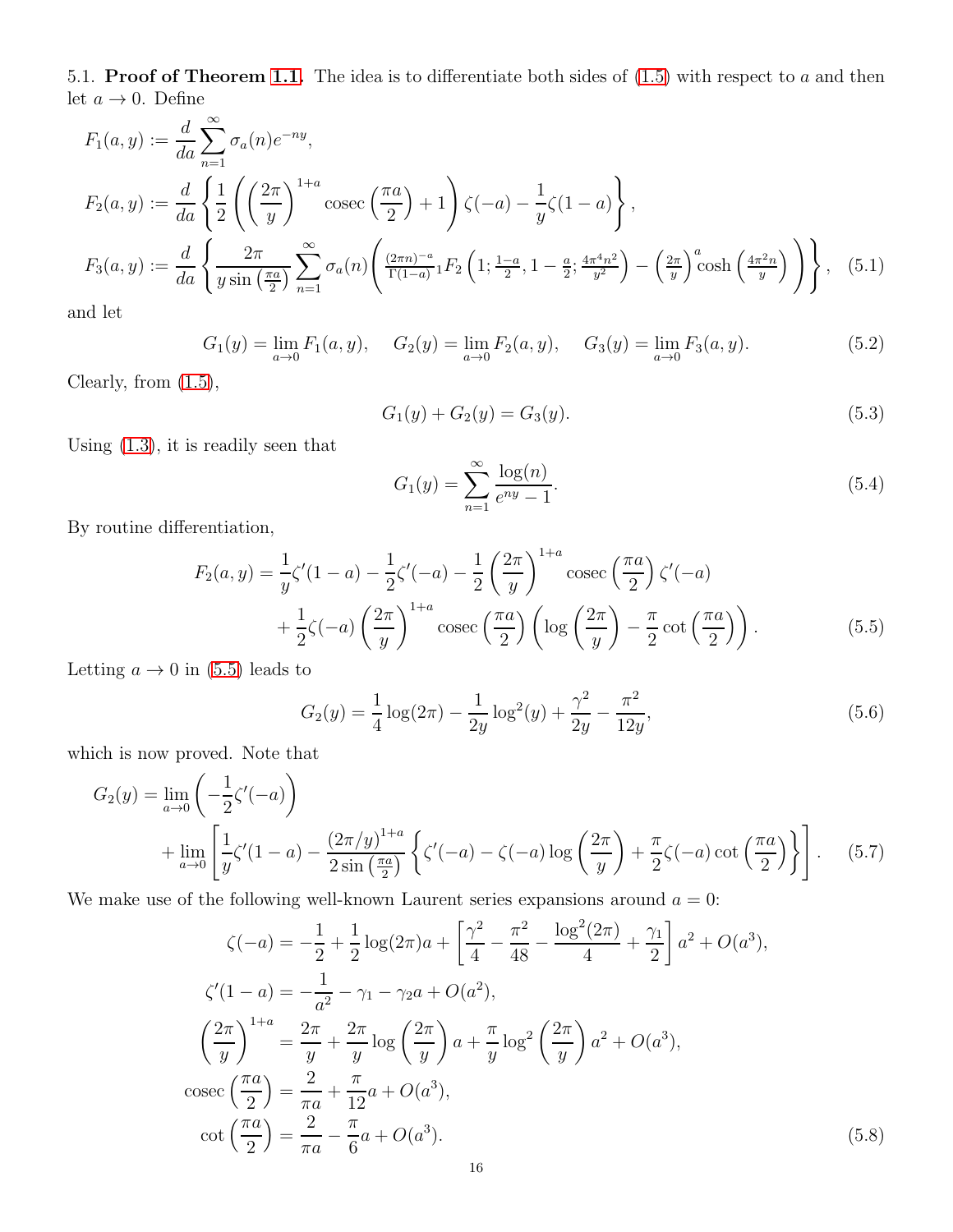Hence substituting [\(5.8\)](#page-15-1) in [\(5.7\)](#page-15-2), we get

$$
G_2(y) = \frac{1}{4}\log(2\pi) + \lim_{a \to 0} \left[ -\frac{1}{ya^2} - \frac{\gamma_1}{y} + O(a) + \left\{ -\frac{2}{ya} - \frac{2}{y}\log\left(\frac{2\pi}{y}\right) + \left( -\frac{\pi^2}{12y} - \frac{1}{y}\log^2\left(\frac{2\pi}{y}\right)\right)a + O(a^2) \right\} \times \left\{ -\frac{1}{2a} + \frac{1}{2}\log\left(\frac{2\pi}{y}\right) + \left( -\frac{\gamma^2}{4} + \frac{\pi^2}{16} - \frac{\gamma_1}{2} + \frac{1}{4}\log^2(2\pi) - \frac{1}{2}\log(2\pi)\log\left(\frac{2\pi}{y}\right)\right)a + O(a^2) \right\} \right]
$$
  
\n
$$
= \frac{1}{4}\log(2\pi) + \lim_{a \to 0} \left[ \left( -\frac{1}{y} + \frac{1}{y} \right) \frac{1}{a^2} + \left( -\frac{1}{y}\log\left(\frac{2\pi}{y}\right) + \frac{1}{y}\log\left(\frac{2\pi}{y}\right)\right) \frac{1}{a} + \left( -\frac{\gamma_1}{y} + \frac{\gamma^2}{2y} - \frac{\pi^2}{12y} + \frac{\gamma_1}{y} - \frac{1}{2y}\left\{ \log^2(2\pi) - 2\log(2\pi)\log\left(\frac{2\pi}{y}\right) + \log^2\left(\frac{2\pi}{y}\right) \right\} \right) + O(a) \right]
$$
  
\n
$$
= \frac{1}{4}\log(2\pi) + \frac{\gamma^2}{2y} - \frac{\pi^2}{12y} - \frac{\log^2 y}{2y}.
$$

Next, we apply the definitions of  $\sigma_a(n)$ ,  $_1F_2$  and simplify to obtain

$$
F_3(a,y) = \frac{d}{da} \left[ \frac{2\pi}{y\sin\left(\frac{\pi a}{2}\right)} \sum_{m,n=1}^{\infty} \left\{ (2\pi n)^{-a} \sum_{k=0}^{\infty} \frac{\left(4\pi^2 mn/y\right)^{2k}}{\Gamma(1-a+2k)} - \left(\frac{2\pi m}{y}\right)^a \cosh\left(\frac{4\pi^2 mn}{y}\right) \right\} \right]
$$
  
\n
$$
= \frac{2\pi}{y} \sum_{m,n=1}^{\infty} \sum_{k=0}^{\infty} \left( \frac{4\pi^2 mn}{y} \right)^{2k} \frac{1}{\sin^2\left(\frac{\pi a}{2}\right)} \left[ \frac{(2\pi n)^{-a}}{\Gamma(1-a+2k)} \left\{ (\psi(1-a+2k) - \log(2\pi n)) \sin\left(\frac{\pi a}{2}\right) - \frac{\pi}{2} \cos\left(\frac{\pi a}{2}\right) \right\} - \frac{1}{\Gamma(2k+1)} \left( \frac{2\pi m}{y} \right)^a \left( \log\left(\frac{2\pi m}{y}\right) \sin\left(\frac{\pi a}{2}\right) - \frac{\pi}{2} \cos\left(\frac{\pi a}{2}\right) \right) \right]
$$
  
\n
$$
= \frac{2\pi}{y} \sum_{m,n=1}^{\infty} \sum_{k=0}^{\infty} \left( \frac{4\pi^2 mn}{y} \right)^{2k} \frac{A_1(a) - A_2(a)}{\sin^2\left(\frac{\pi a}{2}\right)},
$$

where in the first step we have interchanged the order of summation and differentiation using the fact [\[19,](#page-23-8) p. 35] that the series in the definition of [\(5.1\)](#page-15-3) converges uniformly as long as Re $(a) > -1$ , and where

$$
A_1(a) = A_1(m, n, k; a) := \frac{(2\pi n)^{-a}}{\Gamma(1 - a + 2k)} \left\{ (\psi(1 - a + 2k) - \log(2\pi n)) \sin\left(\frac{\pi a}{2}\right) - \frac{\pi}{2} \cos\left(\frac{\pi a}{2}\right) \right\},
$$
  
\n
$$
A_2(a) = A_2(m, n, k; a) := \frac{1}{\Gamma(2k+1)} \left(\frac{2\pi m}{y}\right)^a \left\{ \log\left(\frac{2\pi m}{y}\right) \sin\left(\frac{\pi a}{2}\right) - \frac{\pi}{2} \cos\left(\frac{\pi a}{2}\right) \right\}.
$$

We now show that

<span id="page-16-2"></span>
$$
\lim_{a \to 0} \frac{A_1(a) - A_2(a)}{\sin^2\left(\frac{\pi a}{2}\right)} = \frac{1}{\pi \Gamma(2k+1)} \left\{ \log\left(\frac{4\pi^2 mn}{y}\right) \log\left(\frac{ny}{m}\right) - 2\log(2n\pi)\psi(2k+1) + \psi^2(2k+1) - \psi'(2k+1) \right\}.
$$
\n(5.9)

Let L denote the limit in the equation given above. The expression inside the limit is of the form  $0/0$ . By routine calculation, we find that

<span id="page-16-1"></span><span id="page-16-0"></span>
$$
A'_{1}(a) = \frac{(2\pi n)^{-a}}{\Gamma(1 - a + 2k)} \left\{ -\psi'(1 - a + 2k) + \frac{\pi^{2}}{4} + (\psi(1 - a + 2k) - \log(2\pi n))^{2} \right\} \sin\left(\frac{\pi a}{2}\right), \quad (5.10)
$$
  
\n
$$
A'_{2}(a) = \frac{(2\pi m/y)^{a}}{\Gamma(2k+1)} \left\{ \log\left(\frac{2\pi m}{y}\right) \left( \log\left(\frac{2\pi m}{y}\right) \sin\left(\frac{\pi a}{2}\right) - \frac{\pi}{2} \cos\left(\frac{\pi a}{2}\right) \right) + \frac{\pi}{2} \log\left(\frac{2\pi m}{y}\right) \cos\left(\frac{\pi a}{2}\right) + \frac{\pi^{2}}{4} \sin\left(\frac{\pi a}{2}\right) \right\}, \quad (5.11)
$$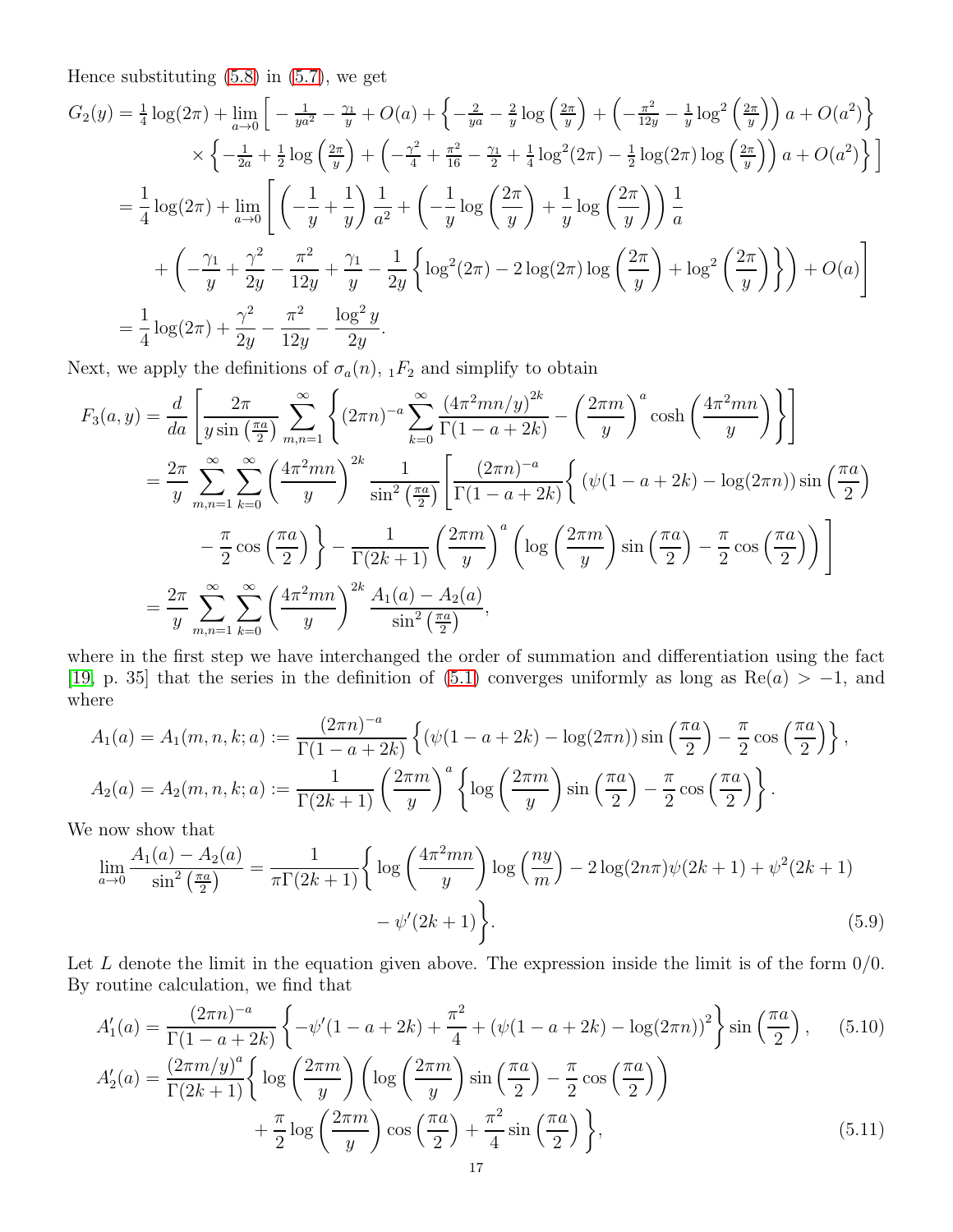where ' denotes differentiation with respect to a. Since  $A'_1(0) = A'_2(0) = 0$ , using L'Hopital's rule again, it is seen that

$$
L = \frac{A_1''(0) - A_2''(0)}{\pi^2/2},
$$

Differentiating  $(5.10)$  and  $(5.11)$  with respect to a, we get

$$
A_1''(0) = \frac{\pi}{2\Gamma(2k+1)} \left\{ -\psi'(2k+1) + \frac{\pi^2}{4} + (\psi(2k+1) - \log(2\pi n))^2 \right\},
$$
  
\n
$$
A_2''(0) = \frac{1}{\Gamma(2k+1)} \left\{ \frac{\pi}{2} \log^2 \left( \frac{2\pi m}{y} \right) + \frac{\pi^3}{8} \right\},
$$

whence we obtain  $(5.9)$  upon simplification. Therefore, from  $(5.2)$  and  $(5.9)$ , we deduce that

$$
G_3(y) = \frac{2}{y} \sum_{m,n=1}^{\infty} \sum_{k=0}^{\infty} \frac{(4\pi^2 mn/y)^{2k}}{(2k)!} \left\{ \log \left( \frac{4\pi^2 mn}{y} \right) \log \left( \frac{ny}{m} \right) - 2 \log(2n\pi)\psi(2k+1) \right\}
$$
  
+  $\psi^2(2k+1) - \psi'(2k+1) \left\}$   
=  $\frac{2}{y} \sum_{m,n=1}^{\infty} \left\{ \log \left( \frac{4\pi^2 mn}{y} \right) \log \left( \frac{ny}{m} \right) \cosh \left( \frac{4\pi^2 mn}{y} \right) - 2 \log(2n\pi) \sum_{k=0}^{\infty} \frac{\psi(2k+1)}{\Gamma(2k+1)} \left( \frac{4\pi^2 mn}{y} \right)^{2k} \right\}$   
+  $\sum_{k=0}^{\infty} \frac{\psi^2(2k+1) - \psi'(2k+1)}{\Gamma(2k+1)} \left( \frac{4\pi^2 mn}{y} \right)^{2k} \left\}$ .

Therefore, invoking Lemma [4.2,](#page-13-6) using [\(4.2\)](#page-12-5) and Theorem [4.3](#page-13-7) with  $w = 4\pi^2 mn/y$ , we are led to

$$
G_3(y) = \frac{2}{y} \sum_{m,n=1}^{\infty} \left\{ \log \left( \frac{4\pi^2 mn}{y} \right) \log \left( \frac{ny}{m} \right) \cosh \left( \frac{4\pi^2 mn}{y} \right) - 2 \log(2n\pi) \left[ \left( \sinh \operatorname{Sh} - \cosh \operatorname{Ch} \right) \left( \frac{4\pi^2 mn}{y} \right) \right] \right\}
$$
  
+ 
$$
\log \left( \frac{4\pi^2 mn}{y} \right) \cosh \left( \frac{4\pi^2 mn}{y} \right) \right\} + \log^2 \left( \frac{4\pi^2 mn}{y} \right) \cosh \left( \frac{4\pi^2 mn}{y} \right) + 2 \int_0^{\infty} \frac{u \cos(u) \log(u) du}{u^2 + (4\pi^2 mn/y)^2} \right\}
$$
  
= 
$$
\frac{4}{y} \sum_{n=1}^{\infty} \sum_{m=1}^{\infty} \int_0^{\infty} \frac{u \cos(u) \log(u/(2\pi n))}{u^2 + (4\pi^2 mn/y)^2} du,
$$

where in the last step, we used Lemma [4.1](#page-13-3) with  $w = 4\pi^2 mn/y$ .

Next, an application of Theorem [3.4](#page-10-0) with  $w = 2\pi n/y$  and then of [\(2.2\)](#page-4-2) with  $w = 4\pi^2 n/y$  in the second step further yields

<span id="page-17-0"></span>
$$
G_3(y) = \frac{4}{y} \sum_{n=1}^{\infty} \left\{ \sum_{m=1}^{\infty} \int_0^{\infty} \frac{u \cos(u) \log(uy/(2\pi n))}{u^2 + (4\pi^2 mn/y)^2} du - \log(y) \sum_{m=1}^{\infty} \int_0^{\infty} \frac{u \cos(u)}{u^2 + (4\pi^2 mn/y)^2} du \right\}
$$
  
\n
$$
= \frac{1}{y} \sum_{n=1}^{\infty} \left\{ \psi_1 \left( \frac{2\pi in}{y} \right) - \frac{1}{2} \log^2 \left( \frac{2\pi in}{y} \right) + \psi_1 \left( -\frac{2\pi in}{y} \right) - \frac{1}{2} \log^2 \left( -\frac{2\pi in}{y} \right) + \frac{y}{4n} \right\}
$$
  
\n
$$
+ (\gamma + \log(y)) \left( \psi \left( \frac{2\pi in}{y} \right) + \psi \left( -\frac{2\pi in}{y} \right) - 2 \log \left( \frac{2\pi n}{y} \right) \right) \right\}
$$
  
\n
$$
= \frac{1}{y} \sum_{n=1}^{\infty} \left\{ \psi_1 \left( \frac{2\pi in}{y} \right) - \frac{1}{2} \log^2 \left( \frac{2\pi in}{y} \right) + \psi_1 \left( -\frac{2\pi in}{y} \right) - \frac{1}{2} \log^2 \left( -\frac{2\pi in}{y} \right) + \frac{y}{4n} \right\}
$$
  
\n
$$
+ \frac{(\gamma + \log(y))}{y} \sum_{n=1}^{\infty} \left\{ \left( \psi \left( \frac{2\pi in}{y} \right) + \psi \left( -\frac{2\pi in}{y} \right) - 2 \log \left( \frac{2\pi n}{y} \right) \right) \right\}, \tag{5.12}
$$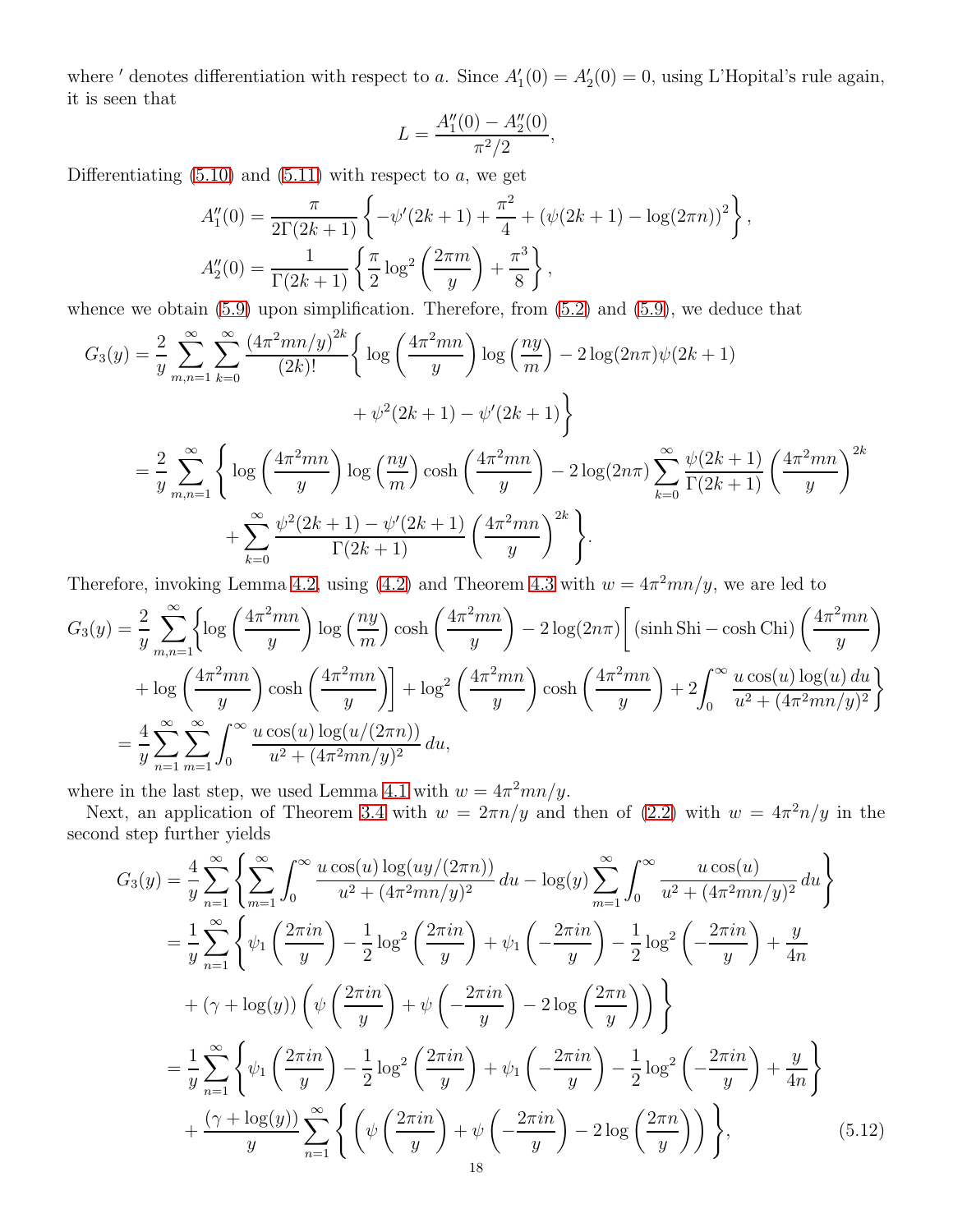where the validity of the last step results from the fact that invoking Theorem [3.2,](#page-7-0) once with  $z = 2\pi i n/y$ , and again with  $z = -2\pi i n/y$ , and adding the two expansions yields

$$
\psi_1\left(\frac{2\pi in}{y}\right) - \frac{1}{2}\log^2\left(\frac{2\pi in}{y}\right) + \psi_1\left(-\frac{2\pi in}{y}\right) - \frac{1}{2}\log^2\left(-\frac{2\pi in}{y}\right) + \frac{y}{4n} = O_y\left(\frac{\log(n)}{n^2}\right). \tag{5.13}
$$

Therefore, from  $(5.3)$ ,  $(5.4)$ ,  $(5.6)$  and  $(5.12)$ , we arrive at

<span id="page-18-0"></span>
$$
\sum_{n=1}^{\infty} \frac{\log(n)}{e^{ny} - 1} + \frac{1}{4} \log(2\pi) - \frac{1}{2y} \log^2(y) + \frac{\gamma^2}{2y} - \frac{\pi^2}{12y}
$$
\n
$$
= \frac{1}{y} \sum_{n=1}^{\infty} \left\{ \psi_1 \left( \frac{2\pi in}{y} \right) - \frac{1}{2} \log^2 \left( \frac{2\pi in}{y} \right) + \psi_1 \left( -\frac{2\pi in}{y} \right) - \frac{1}{2} \log^2 \left( -\frac{2\pi in}{y} \right) + \frac{y}{4n} \right\}
$$
\n
$$
+ \frac{(\gamma + \log(y))}{y} \sum_{n=1}^{\infty} \left\{ \left( \psi \left( \frac{2\pi in}{y} \right) + \psi \left( -\frac{2\pi in}{y} \right) - 2 \log \left( \frac{2\pi n}{y} \right) \right) \right\},
$$

which, upon rearrangement, gives  $(1.13)$ .

Now  $(1.14)$  can be immediately derived from  $(1.13)$  by invoking  $(1.6)$  to transform the first series on the right-hand side of  $(1.13)$ , multiplying both sides of the resulting identity by y followed by simplification and rearrangement.

The theorem just proved allows us to obtain the complete asymptotic expansion of  $\sum^{\infty}$  $n=1$  $d(n) \log(n) e^{-ny}$ as  $y \to 0$ . This is derived next.

5.2. Proof of Theorem [1.2.](#page-3-2) From  $(3.12)$ , as  $y \rightarrow 0$ ,

$$
\psi\left(\frac{2\pi in}{y}\right) \sim \log\left(\frac{2\pi in}{y}\right) - \sum_{k=1}^{\infty} \frac{B_{2k}}{2k} \left(\frac{2\pi in}{y}\right)^{-2k} \text{and } \psi\left(-\frac{2\pi in}{y}\right) \sim \log\left(-\frac{2\pi in}{y}\right) - \sum_{k=1}^{\infty} \frac{B_{2k}}{2k} \left(-\frac{2\pi in}{y}\right)^{-2k}.
$$

Inserting the above asymptotics into the first sum of the right-hand side of [\(1.13\)](#page-3-1), we obtain

$$
\sum_{n=1}^{\infty} \left\{ \log \left( \frac{2\pi n}{y} \right) - \frac{1}{2} \left( \psi \left( \frac{2\pi i n}{y} \right) + \psi \left( -\frac{2\pi i n}{y} \right) \right) \right\} \sim \sum_{n=1}^{\infty} \sum_{k=1}^{\infty} \frac{(-1)^k B_{2k}}{2k} \left( \frac{2\pi n}{y} \right)^{-2k}
$$

$$
= \sum_{k=1}^{\infty} \frac{(-1)^k B_{2k} \zeta(2k)}{2k} \left( \frac{2\pi}{y} \right)^{-2k}
$$

$$
= -\frac{1}{2} \sum_{k=1}^{\infty} \frac{B_{2k}^2 y^{2k}}{(2k)(2k)!},
$$
(5.14)

where in the last step we used Euler's formula

<span id="page-18-2"></span><span id="page-18-1"></span>
$$
\zeta(2m) = (-1)^{m+1} \frac{(2\pi)^{2m} B_{2m}}{2(2m)!} \quad (m \ge 0).
$$
\n(5.15)

Next, we need to find the asymptotic expansion of the second sum on the right-hand side of [\(1.13\)](#page-3-1). Invoking Theorem [3.2](#page-7-0) twice, once with  $z = 2\pi i n/y$ , and again, with  $z = -2\pi i n/y$ , and inserting them into the second sum of the right-hand side of [\(1.13\)](#page-3-1), we obtain

$$
\sum_{n=1}^{\infty} \left\{ \psi_1 \left( \frac{2\pi i n}{y} \right) + \psi_1 \left( -\frac{2\pi i n}{y} \right) - \frac{1}{2} \left( \log^2 \left( \frac{2\pi i n}{y} \right) + \log^2 \left( -\frac{2\pi i n}{y} \right) \right) + \frac{y}{4n} \right\}
$$
  

$$
\sim \sum_{n=1}^{\infty} \sum_{k=1}^{\infty} \frac{(-1)^k B_{2k}}{k} \left( \frac{y}{2\pi n} \right)^{2k} \left[ \frac{1}{2k-1} + \sum_{j=1}^{2k-2} \frac{1}{j} - \log \left( \frac{2\pi n}{y} \right) \right]
$$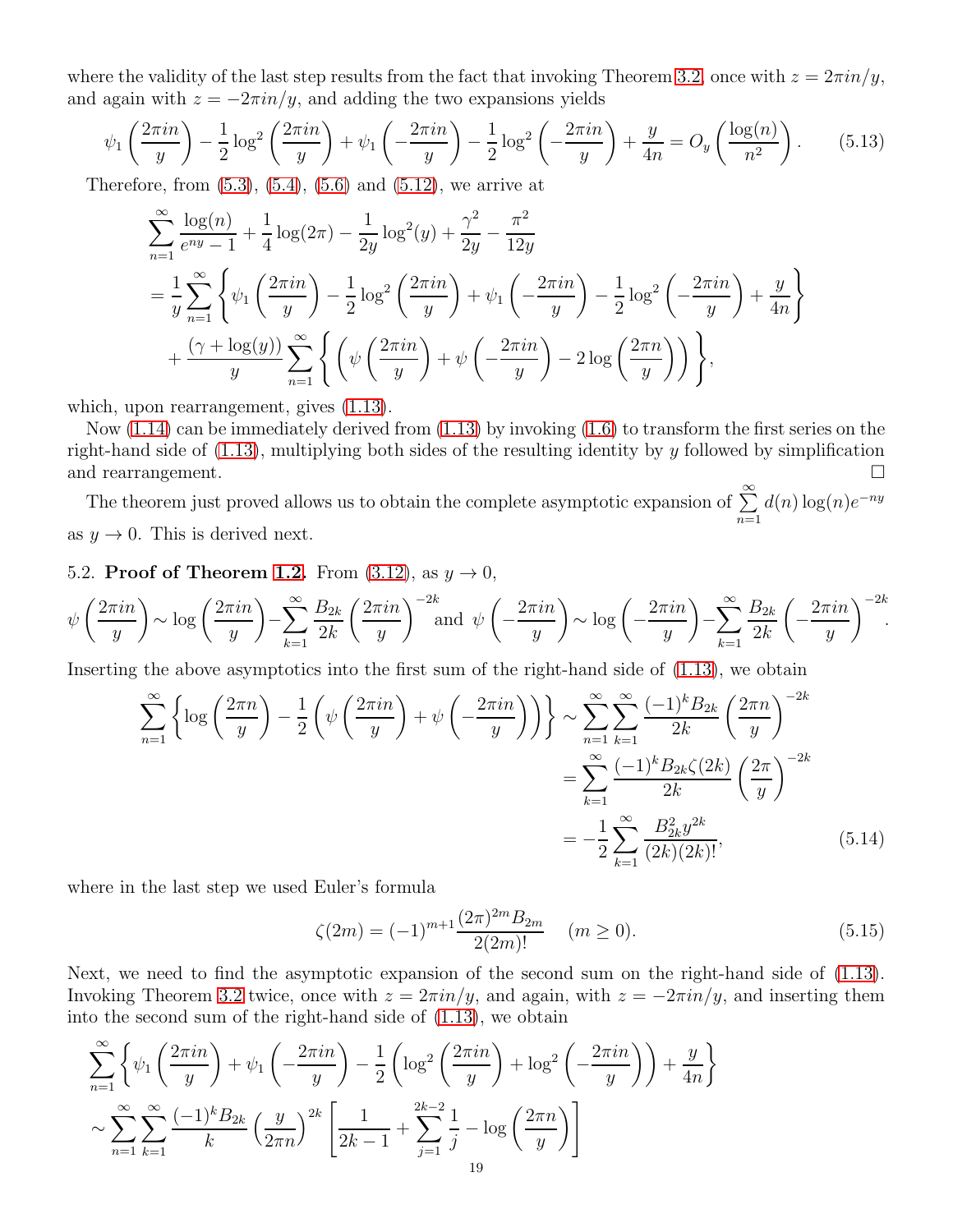<span id="page-19-0"></span>
$$
= \sum_{n=1}^{\infty} \sum_{k=1}^{\infty} \frac{(-1)^k B_{2k}}{k} \left(\frac{y}{2\pi n}\right)^{2k} \left[\frac{1}{2k-1} + \left(\sum_{j=1}^{2k-2} \frac{1}{j} - \log\left(\frac{2\pi}{y}\right)\right) - \log n\right]
$$
  
\n
$$
= \sum_{k=1}^{\infty} \frac{(-1)^k B_{2k}}{k} \left(\frac{y}{2\pi}\right)^{2k} \left[\zeta(2k) \left\{\frac{1}{2k-1} + \left(\sum_{j=1}^{2k-2} \frac{1}{j} - \log\left(\frac{2\pi}{y}\right)\right)\right\} + \zeta'(2k)\right]
$$
  
\n
$$
= -\sum_{k=1}^{\infty} \left[\frac{B_{2k}^2 y^{2k}}{(2k-1)(2k)(2k)!} + \frac{B_{2k}^2 y^{2k}}{2k(2k)!} \left(\sum_{j=1}^{2k-2} \frac{1}{j} - \log\left(\frac{2\pi}{y}\right)\right) + \frac{(-1)^{k+1} B_{2k} \zeta'(2k)}{k} \left(\frac{y}{2\pi}\right)^{2k}\right], \quad (5.16)
$$

where in the penultimate step we used  $\zeta'(s) = -\sum_{n=1}^{\infty} \log(n) n^{-s}$  for  $\text{Re}(s) > 1$ , and in the last step we used [\(5.15\)](#page-18-1). Substituting [\(5.14\)](#page-18-2) and [\(5.16\)](#page-19-0) in [\(1.13\)](#page-3-1), we see that as  $y \to 0$ ,

$$
\sum_{n=1}^{\infty} \frac{\log(n)}{e^{ny}-1}
$$
\n
$$
\sim -\frac{1}{4}\log(2\pi) + \frac{1}{2y}\log^{2}(y) - \frac{\gamma^{2}}{2y} + \frac{\pi^{2}}{12y} - \frac{2}{y}(\gamma + \log(y))\left\{-\frac{1}{2}\sum_{k=1}^{\infty}\frac{B_{2k}^{2}y^{2k}}{(2k)(2k)!}\right\}
$$
\n
$$
-\frac{1}{y}\sum_{k=1}^{\infty}\left[\frac{B_{2k}^{2}y^{2k}}{(2k-1)(2k)(2k)!} + \frac{B_{2k}^{2}y^{2k}}{2k(2k)!}\left(\sum_{j=1}^{2k-1}\frac{1}{j} - \log\left(\frac{2\pi}{y}\right)\right) + \frac{(-1)^{k+1}B_{2k}\zeta'(2k)}{k}\left(\frac{y}{2\pi}\right)^{2k}\right]
$$
\n
$$
= -\frac{1}{4}\log(2\pi) + \frac{1}{2y}\log^{2}(y) - \frac{\gamma^{2}}{2y} + \frac{\pi^{2}}{12y} + \sum_{k=1}^{\infty}\frac{B_{2k}y^{2k-1}}{k}\left\{\frac{B_{2k}}{2(2k)!}\left(\gamma - \sum_{j=1}^{2k-1}\frac{1}{j} + \log(2\pi)\right) + \frac{(-1)^{k}\zeta'(2k)}{(2\pi)^{2k}}\right\}
$$
\n
$$
= -\frac{1}{4}\log(2\pi) + \frac{1}{2y}\log^{2}(y) - \frac{\gamma^{2}}{2y} + \frac{\pi^{2}}{12y} + \frac{y}{6}\left\{\frac{1}{24}(\gamma - 1 + \log(2\pi)) - \frac{1}{4\pi^{2}}\left[\frac{\pi^{2}}{6}(\gamma + \log(2\pi))\right] - \frac{1}{2\pi^{2}}\left[\frac{\pi^{2}}{6}(\gamma + \log(2\pi))\right]
$$
\n
$$
- 12\log(A))\right]\right\} + \sum_{k=2}^{\infty}\frac{B_{2k}y^{2k-1}}{k}\left\{\frac{B_{2k}}{2(2k)!}\left(\gamma - \sum_{j=1}^{2k-1}\frac{1}{j} + \log(2\pi)\right
$$

This completes the proof.  $\Box$ 

An application of the result proved above in the theory of the moments of the Riemann zeta function is given next.

5.3. Proof of Theorem [1.3.](#page-4-3) Our goal is to link  $\int_{0}^{\infty}$ 0  $\zeta\left(\frac{1}{2}-it\right)\zeta\left(\frac{1}{2}+it\right)e^{-\delta t} dt$  with  $\sum_{n=1}^{\infty}$  $n=1$  $\log(n)$  $\exp\left(2\pi i ne^{-i\delta}\right)-1$ and then invoke Theorem [1.2.](#page-3-2) Our treatment is similar to that of Atkinson [\[3\]](#page-23-15).

First note that, for  $\text{Re}(y) > 0$ ,

<span id="page-19-1"></span>
$$
\sum_{n=1}^{\infty} d(n) \log(n) e^{-ny} = \sum_{n=1}^{\infty} d(n) \log(n) \frac{1}{2\pi i} \int_{(c)} \Gamma(s)(ny)^{-s} ds,
$$
\n(5.17)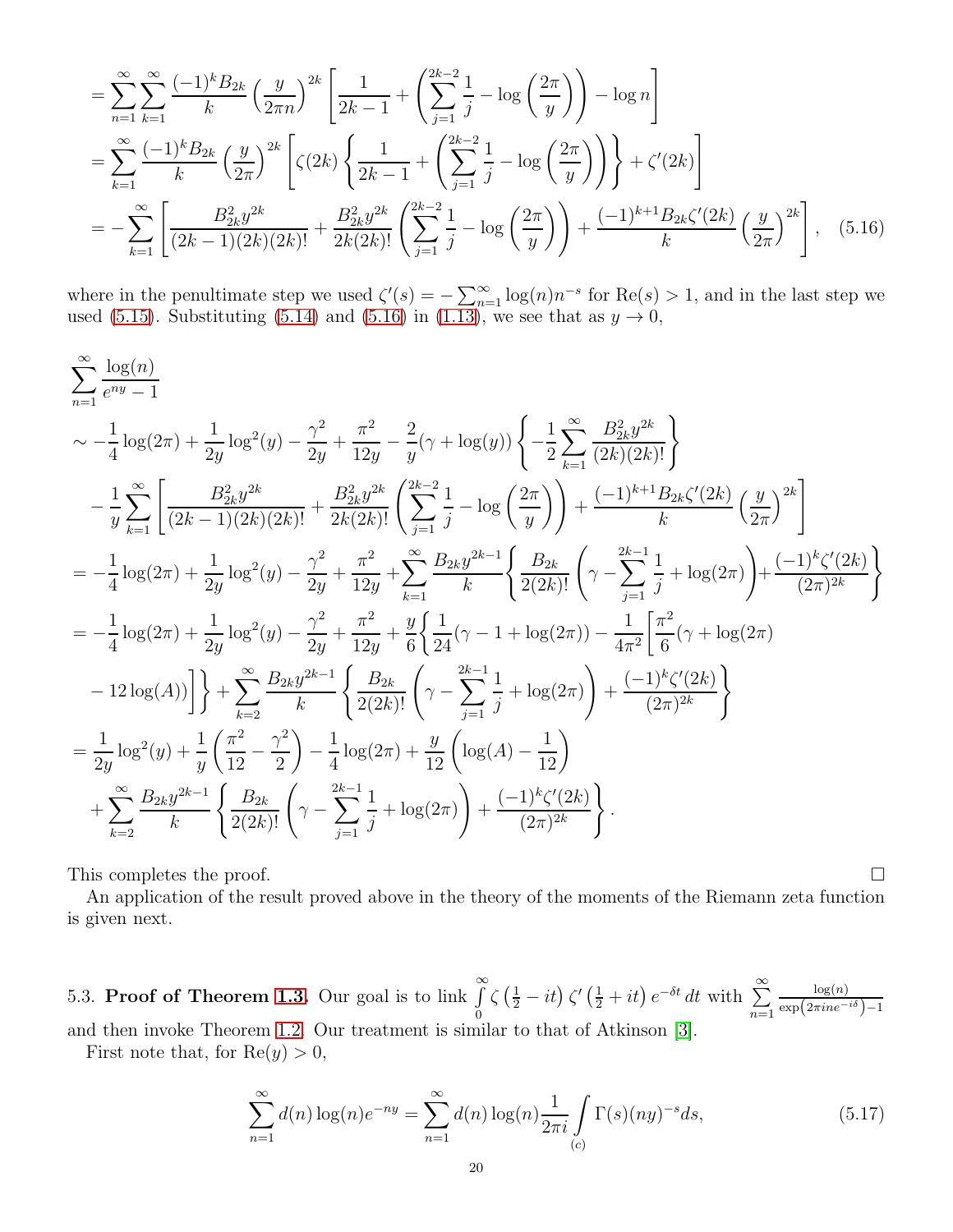where  $c = \text{Re}(s) > 1$ . Using  $(1 * \log)(n) = \sum_{d|n} \log d = \frac{1}{2}$  $\frac{1}{2}d(n)\log(n)$  and interchanging the order of summation and integration on the right-hand side of [\(5.17\)](#page-19-1), we obtain

<span id="page-20-3"></span>
$$
\sum_{n=1}^{\infty} d(n) \log(n) e^{-ny} = \frac{1}{2\pi i} \int_{(c)} \Gamma(s) \left( \sum_{n=1}^{\infty} \frac{d(n) \log(n)}{n^s} \right) y^{-s} ds
$$

$$
= \frac{2}{2\pi i} \int_{(c)} \Gamma(s) \sum_{n=1}^{\infty} \frac{(1 * \log)(n)}{n^s} y^{-s} ds
$$

$$
= -\frac{2}{2\pi i} \int_{(c)} \Gamma(s) \zeta(s) \zeta'(s) y^{-s} ds. \tag{5.18}
$$

Letting  $y = 2\pi i e^{-i\delta}$  so that  $\text{Re}(\delta) > 0$ , we deduce that

<span id="page-20-0"></span>
$$
\sum_{n=1}^{\infty} d(n) \log(n) \exp\left(-2\pi i n e^{-i\delta}\right) = -\frac{2}{2\pi i} \int_{(c)} \Gamma(s)\zeta(s)\zeta'(s) (2\pi i e^{-i\delta})^{-s} ds. \tag{5.19}
$$

We would like to shift the line of integration from  $\text{Re}(s) = c$  to  $\text{Re}(s) = 1/2$ . The integrand in [\(5.19\)](#page-20-0) has a third order pole at  $s = 1$ . Therefore, using Cauchy's residue theorem on the rectangular contour with sides  $[c - iT, c + iT]$ ,  $[c + iT, \frac{1}{2} + iT]$ ,  $[\frac{1}{2} + iT, \frac{1}{2} - iT]$  and  $[\frac{1}{2} - iT, c - iT]$ , where  $T > 0$ , noting that [\(2.1\)](#page-4-4) implies that the integrals along the horizontal line segments tend to zero as  $T \to \infty$ , we obtain

<span id="page-20-1"></span>
$$
\frac{1}{2\pi i} \int_{(c)} \Gamma(s)\zeta(s)\zeta'(s)(2\pi i e^{-i\delta})^{-s} ds
$$
\n
$$
= \frac{1}{2\pi i} \int_{(\frac{1}{2})} \Gamma(s)\zeta(s)\zeta'(s)(2\pi i e^{-i\delta})^{-s} ds + \text{Res}_{s=1} \Gamma(s)\zeta(s)\zeta'(s)(2\pi i e^{-i\delta})^{-s}
$$
\n
$$
= \frac{1}{4\pi i} \int_{(\frac{1}{2})} \frac{\zeta(1-s)\zeta'(s)(ie^{-i\delta})^{-s}}{\cos(\frac{\pi s}{2})} ds + \frac{1}{2\pi i e^{-i\delta}} \left(\frac{\gamma^2}{2} - \frac{\pi^2}{12} - \frac{1}{2}\log^2(2\pi i e^{-i\delta})\right),\tag{5.20}
$$

where, in the last step, we used the functional equation [\(3.24\)](#page-10-4) with s replaced by  $1 - s$ . Hence, from  $(5.19)$  and  $(5.20)$ , we arrive at

<span id="page-20-2"></span>
$$
\frac{e^{-\frac{i\delta}{2}}}{2i} \int \frac{\zeta(1-s)\zeta'(s)e^{-is(\frac{\pi}{2}-\delta)}}{\cos(\frac{\pi s}{2})} ds = -\pi e^{-\frac{i\delta}{2}} \sum_{n=1}^{\infty} d(n) \log(n) \exp\left(-2\pi i n e^{-i\delta}\right) + \frac{ie^{\frac{i\delta}{2}}}{2} \left(\gamma^2 - \frac{\pi^2}{6} - \log^2(2\pi i e^{-i\delta})\right). \tag{5.21}
$$

We next consider the difference of the integrals on the left-hand sides of  $(1.16)$  and  $(5.21)$  and employ the change of variable  $s = \frac{1}{2} + it$  in the second integral in the first step below to see that

$$
\int_0^\infty \zeta \left(\frac{1}{2} - it\right) \zeta' \left(\frac{1}{2} + it\right) e^{-\delta t} dt - \frac{e^{-\frac{i\delta}{2}}}{i} \int_{\left(\frac{1}{2}\right)} \frac{\zeta (1-s) \zeta'(s)}{2 \cos\left(\frac{\pi s}{2}\right)} e^{-is\left(\frac{\pi}{2}-\delta\right)} ds
$$
  
= 
$$
\int_0^\infty \zeta \left(\frac{1}{2} - it\right) \zeta' \left(\frac{1}{2} + it\right) e^{-\delta t} dt - e^{-\frac{i\delta}{2}} \int_{-\infty}^\infty \frac{\zeta \left(\frac{1}{2} - it\right) \zeta' \left(\frac{1}{2} + it\right)}{\left(e^{\frac{i\pi}{2}\left(\frac{1}{2} + it\right)} + e^{-\frac{i\pi}{2}\left(\frac{1}{2} + it\right)}\right)} e^{-i\left(\frac{1}{2} + it\right) \left(\frac{\pi}{2} - \delta\right)} dt
$$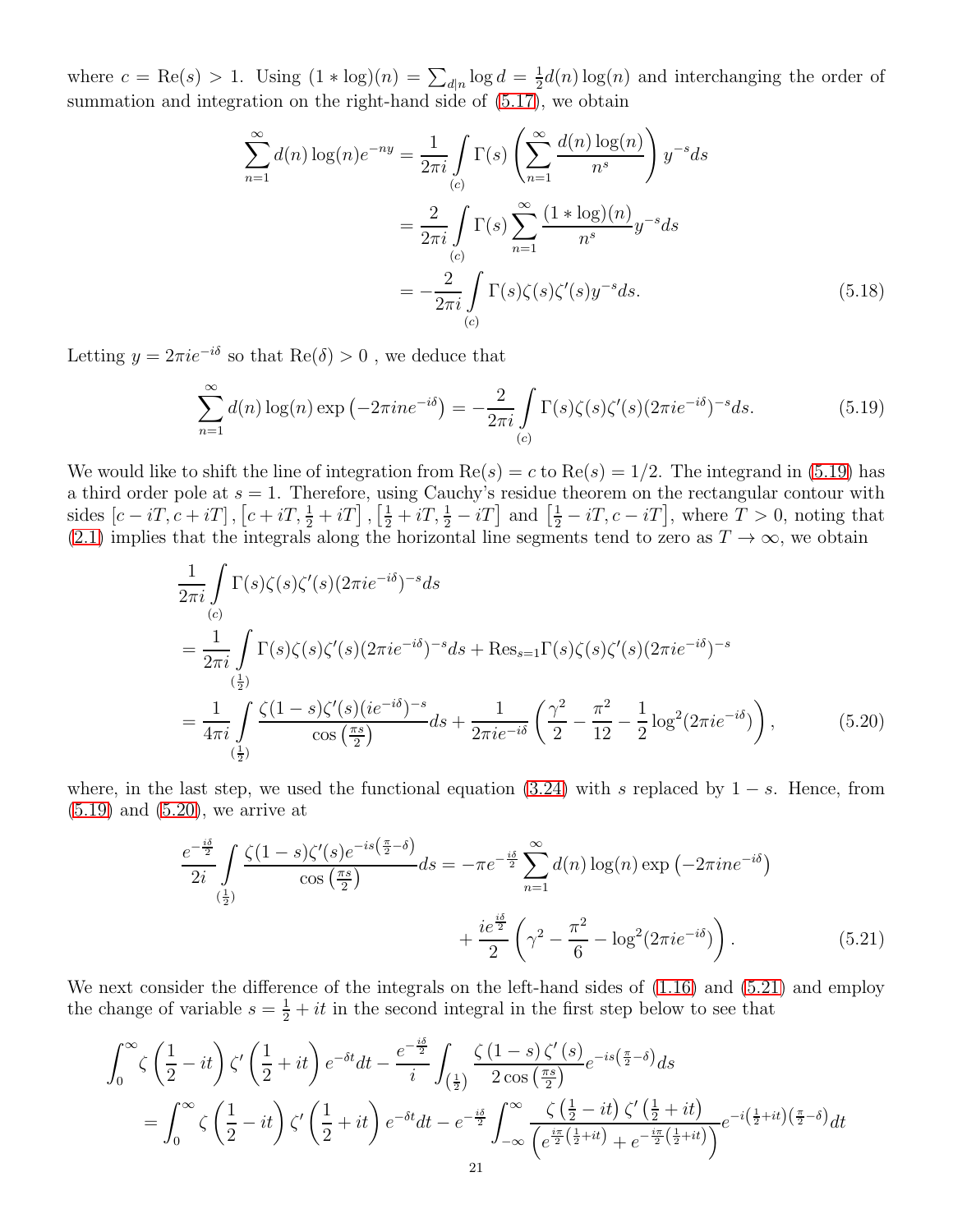$$
= \int_0^\infty \zeta \left(\frac{1}{2} - it\right) \zeta' \left(\frac{1}{2} + it\right) e^{-\delta t} dt + \int_0^\infty \frac{\zeta \left(\frac{1}{2} + it\right) \zeta' \left(\frac{1}{2} - it\right)}{\left(e^{\frac{i\pi}{4} + \frac{\pi t}{2}} + e^{-\frac{i\pi}{4} - \frac{\pi t}{2}}\right)} e^{-\frac{i\pi}{4} - \frac{\pi t}{2} + \delta t} dt
$$

$$
- \int_0^\infty \frac{\zeta \left(\frac{1}{2} - it\right) \zeta' \left(\frac{1}{2} + it\right)}{\left(e^{\frac{i\pi}{4} - \frac{\pi t}{2}} + e^{-\frac{i\pi}{4} + \frac{\pi t}{2}}\right)} e^{-\frac{i\pi}{4} + \frac{\pi t}{2} - \delta t} dt
$$

$$
= \int_0^\infty \frac{\zeta \left(\frac{1}{2} - it\right) \zeta' \left(\frac{1}{2} + it\right)}{\left(e^{\frac{i\pi}{4} - \frac{\pi t}{2}} + e^{-\frac{\pi t}{4} + \frac{\pi t}{2}}\right)} e^{\frac{i\pi}{4} - \frac{\pi t}{2} - \delta t} dt + \int_0^\infty \frac{\zeta \left(\frac{1}{2} + it\right) \zeta' \left(\frac{1}{2} - it\right)}{\left(e^{\frac{i\pi}{4} + \frac{\pi t}{2}} + e^{-\frac{i\pi}{4} - \frac{\pi t}{2}}\right)} e^{-\frac{i\pi}{4} - \frac{\pi t}{2} + \delta t} dt.
$$
(5.22)

From [\[25,](#page-23-20) p. 127, Eq. 20], we have

<span id="page-21-1"></span><span id="page-21-0"></span>
$$
\zeta\left(\frac{1}{2} - it\right) \ll |t|^{\frac{1}{4} + \frac{\epsilon}{2}} \quad \text{and} \quad \zeta'\left(\frac{1}{2} + it\right) \ll |t|^{\frac{1}{4} + \frac{\epsilon}{2}},
$$

whence, by reverse triangle inequality, we have

$$
\left| \frac{\zeta\left(\frac{1}{2} - it\right)\zeta'\left(\frac{1}{2} + it\right)}{\left(e^{\frac{i\pi}{4} - \frac{\pi t}{2}} + e^{-\frac{i\pi}{4} + \frac{\pi t}{2}}\right)} e^{\frac{i\pi}{4} - \frac{\pi t}{2} - \delta t} \right| \ll \frac{|t|^{\frac{1}{2} + \epsilon} e^{-\text{Re}(\delta)t - \frac{\pi t}{2}}}{e^{\frac{\pi t}{2}} - e^{-\frac{\pi t}{2}}} = \frac{|t|^{\frac{1}{2} + \epsilon} e^{(-\text{Re}(\delta) - \pi)t}}{1 - e^{-\pi t}}.
$$

This implies that the first integral is analytic for  $\text{Re}(\delta) > -\pi$ . Similarly, the second integral is analytic for  $\text{Re}(\delta) < \pi$ . Consequently, both integrals of [\(5.22\)](#page-21-0) are analytic in  $\delta$  in  $|\delta| < \pi$ .

From [\(5.21\)](#page-20-2) and above discussion, we can say that the expression

$$
\phi(\delta) := \int_0^\infty \zeta \left(\frac{1}{2} - it\right) \zeta' \left(\frac{1}{2} + it\right) e^{-\delta t} dt + \pi e^{-\frac{i\delta}{2}} \sum_{n=1}^\infty d(n) \log(n) \exp\left(-2\pi i n e^{-i\delta}\right)
$$

$$
-ie^{\frac{i\delta}{2}} \left(\frac{\gamma^2}{2} - \frac{\pi^2}{12} - \frac{\log^2(2\pi i e^{-i\delta})}{2}\right)
$$
(5.23)

is an analytic function of  $\delta$  in  $|\delta| < \pi$  except at  $\delta = -\frac{\pi}{2}$  $\frac{\pi}{2}$ , because the third term of [\(5.23\)](#page-21-1) is not analytic at  $\delta = -\frac{\pi}{2}$  $\frac{\pi}{2}$ . Hence,  $\phi(\delta) + ie^{\frac{i\delta}{2}} \left( \frac{\gamma^2}{2} - \frac{\pi^2}{12} - \frac{\pi^2}{2} \right)$  $\log^2(2\pi i e^{-i\delta})$  $\frac{\pi i e^{-i\delta}}{2}$  can be expressed as a power series in  $\delta$  for  ${\delta : |\delta| < \pi} \setminus {\{-\frac{\pi}{2}\}}$ . Letting  $y = 2\pi i (e^{-i\delta} - 1)$  in the asymptotic expansion of  $\sum_{n=1}^{\infty} d(n) \log(n) e^{-ny}$  in [\(1.15\)](#page-3-3), we find that as  $\delta \to 0$ ,

$$
\pi e^{-\frac{i\delta}{2}} \sum_{n=1}^{\infty} d(n) \log(n) \exp(-2\pi i n e^{-i\delta})
$$
\n
$$
= \pi e^{-\frac{i\delta}{2}} \sum_{n=1}^{\infty} d(n) \log(n) \exp(-2\pi i n (e^{-i\delta} - 1))
$$
\n
$$
= \pi e^{-\frac{i\delta}{2}} \left[ \frac{1}{2\pi i (e^{-i\delta} - 1)} \left( \log^2(2\pi i (e^{-i\delta} - 1)) + \frac{\pi^2}{6} - \gamma^2 \right) - \frac{1}{2} \log(2\pi) \right.
$$
\n
$$
+ \sum_{k=2}^{m-1} \frac{B_{2k} (2\pi i (e^{-i\delta} - 1))^{2k-1}}{k} \left\{ \frac{B_{2k}}{(2k)!} \left( \gamma - \sum_{j=1}^{2k-1} \frac{1}{j} + \log(2\pi) \right) + \frac{2(-1)^k \zeta'(2k)}{(2\pi)^{2k}} \right\}
$$
\n
$$
+ \frac{2\pi i (e^{-i\delta} - 1)}{6} \left( \log A - \frac{1}{12} \right) + O\left( (e^{-i\delta} - 1)^{2m-1} \right)
$$
\n
$$
= \frac{1}{4 \sin\left(\frac{\delta}{2}\right)} \left( \log^2(2\pi\delta) + \frac{\pi^2}{6} - \gamma^2 \right) - \frac{\pi}{2} e^{-\frac{i\delta}{2}} \log(2\pi)
$$
\n
$$
+ \sum_{k=1}^{m-1} \pi c_k e^{-\frac{i\delta}{2}} (2\pi i (e^{-i\delta} - 1))^{2k-1} + O\left( (e^{-i\delta} - 1)^{2m-1} \right)
$$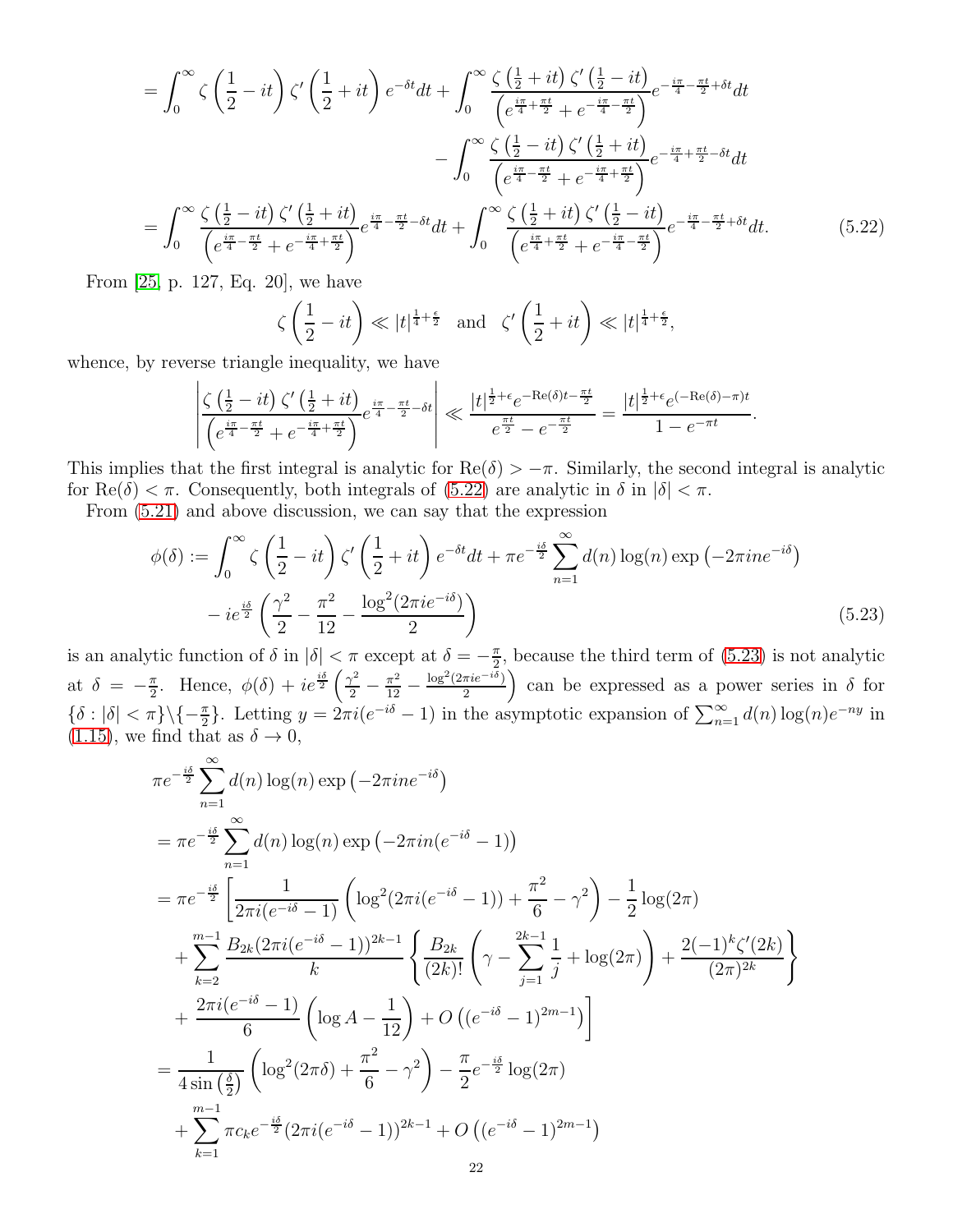$$
= \frac{1}{4\sin\left(\frac{\delta}{2}\right)} \left(\frac{\pi^2}{6} - \gamma^2 + \log^2(2\pi\delta)\right) + \sum_{k=0}^{2m-2} d_k \delta^k + O(\delta^{2m-1}),\tag{5.24}
$$

as  $\delta \to 0$ , where  $c_k$  and  $d_k$  are effectively computable constants. Consequently, from [\(5.23\)](#page-21-1) and [\(5.24\)](#page-22-0), as  $\delta \rightarrow 0$ , we get

$$
\int_0^{\infty} \zeta \left(\frac{1}{2} - it\right) \zeta' \left(\frac{1}{2} + it\right) e^{-\delta t} dt = \frac{1}{4 \sin\left(\frac{\delta}{2}\right)} \left(\gamma^2 - \frac{\pi^2}{6} - \log^2(2\pi\delta)\right) + \sum_{k=0}^{2m-2} d_k \delta^k + O(\delta^{2m-1}).
$$
  
This completes the proof.

## <span id="page-22-0"></span>6. Concluding remarks

The main highlight of this paper was to derive [\(1.13\)](#page-3-1), that is, an exact transformation for the series  $\sum_{\infty}^{\infty}$  $n=1$  $log(n)$  $e^{ny}-1$ , or equivalently, for  $\sum_{n=1}^{\infty} d(n) \log(n) e^{-ny}$ , where Re(y) > 0. Such a transformation was missing from the literature up to now. One of the reasons for this could be the lack of availability of the transformation in [\(1.5\)](#page-1-1) until [\[19\]](#page-23-8) appeared, which, in turn, resulted from evaluating an integral with a combination of Bessel functions as its associated kernel. This underscores the importance of the applicability of integral transforms in number theory.

In addition, it is to be emphasized that in order to derive [\(1.13\)](#page-3-1), several new intermediate results, interesting in themselves, had to be derived, for example, the ones given in Theorems [3.2,](#page-7-0) [3.3,](#page-9-0) [3.4,](#page-10-0) and [4.3.](#page-13-7) This also shows how important  $\psi_1(z)$ , and, in general,  $\psi_k(z)$ , are in number theory, and further corroborates Ishibashi's quote given in the introduction.

The transformation in [\(1.13\)](#page-3-1) has a nice application in the study of moments of  $\zeta(s)$ , namely, to obtain the asymptotic expansion of  $\int_0^\infty \zeta \left(\frac{1}{2} - it\right) \zeta' \left(\frac{1}{2} + it\right) e^{-\delta t} dt$  as  $\delta \to 0$ . However, considering the fact that [\(1.13\)](#page-3-1) holds for any y with  $\text{Re}(y) > 0$ , we expect further applications of it in the future, in particular, in the theory of modular forms.

A generalization of [\(1.13\)](#page-3-1), equivalently, of [\(1.14\)](#page-3-4), may be obtained for the series  $\sum_{n=1}^{\infty} d(n) \log^k(n) e^{-ny}$ . This would require differentiating [\(1.5\)](#page-1-1) k times with respect to a and then letting  $a \to 0$ . This would involve Ishibashi's higher analogues of Deninger's  $R(z)$  defined in [\(3.4\)](#page-6-5). Ishibashi [\[32,](#page-24-14) Theorem 1] gave a Plana-type formula for  $R_k(x)$ ,  $x > 0$ , which is easily seen to hold for complex x in the right-half plane  $\text{Re}(x) > 0$ . This formula involves a polynomial in  $\log(t)$  defined by  $S_k(t) := \sum_{j=0}^{k-1} a_{k,j} \log^j(t)$ , where  $a_{k,j}$  are recursively defined by  $a_{k,j} = -\sum_{r=0}^{k-2} {k-1 \choose r} \Gamma^{(k-r-1)}(1) a_{r+1,j}$ ,  $0 \le j \le k-2$ , with  $a_{1,0} = 1$  and  $a_{k,k-1} = 1.$ 

Observe that  $S_1(t) = 1$  and  $S_2(t) = \gamma + \log(t)$ , and so the numerators of the summands of the series on the left-hand sides of [\(1.6\)](#page-1-5) and [\(1.14\)](#page-3-4) are  $S_1(ny)$  and  $S_2(ny)$  respectively. In view of this, we speculate the left-hand side of [\(1.14\)](#page-3-4) to generalize to  $\sum^{\infty}$  $n=1$  $S_k(ny)$  $\frac{\partial E_K(v, y)}{\partial e^{ny} - 1}$  and the right-hand side to involve  $\psi_k(z)$ .

Since [\(5.18\)](#page-20-3) can be generalized to

$$
\sum_{n=1}^{\infty} \frac{\log^k(n)}{e^{ny} - 1} = -\frac{1}{2\pi i} \int_{(c)} \Gamma(s)\zeta(s)\zeta^{(k)}(s)y^{-s} ds \quad (c = \text{Re}(s) > 1, \text{Re}(y) > 0),
$$

on account of the fact that  $\zeta^{(k)}(s) = (-1)^k \sum_{n=1}^{\infty} \log^k(n) n^{-s}$ , once a generalization of [\(1.14\)](#page-3-4) is obtained, it  $n=1$ would possibly give us the complete asymptotic expansion of  $\int_0^\infty \zeta \left(\frac{1}{2} - it\right) \zeta^{(k)} \left(\frac{1}{2} + it\right) e^{-\delta t} dt$  as  $\delta \to 0$ .

## Acknowledgements

The authors sincerely thank Christopher Deninger, Nico M. Temme, Rahul Kumar, Shigeru Kanemitsu, Steven M. Gonek, Alessandro Languasco and Caroline Turnage-Butterbaugh for helpful discussions.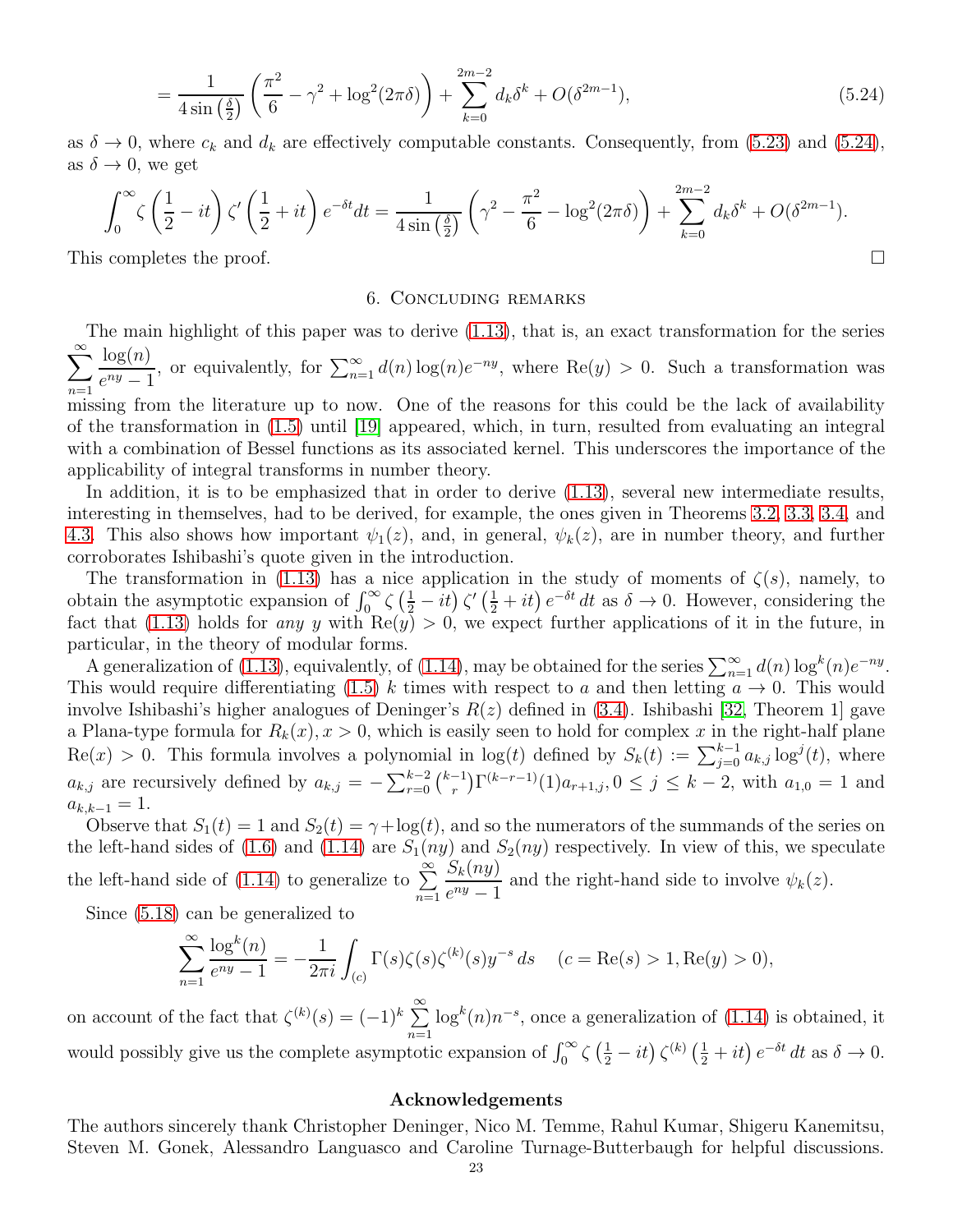They also thank Professor Inese Bula from University of Latvia for sending a copy of [\[48\]](#page-24-19). The first author is a National Postdoctoral Fellow at IIT Gandhinagar funded by the grant. The second author's research is funded by the Swarnajayanti Fellowship grant SB/SJF/2021-22/08. Both sincerely thank SERB for its support. The third author acknowledges the support of CSIR SPM Fellowship under the grant number SPM-06/1031(0281)/2018-EMR-I.

#### **REFERENCES**

- <span id="page-23-28"></span>[1] A. Apelblat, Differentiation of the Mittag-Leffler functions with respect to parameters in the Laplace transform approach, Mathematics, 8 (2020), 657.
- <span id="page-23-16"></span><span id="page-23-15"></span>[2] T. Apostol, Introduction to analytic number theory, Springer Science+Business Media, New York, 1976.
- <span id="page-23-1"></span>[3] F. V. Atkinson, *The mean value of the zeta-function on the critical line*, Q. J. Math. (Oxford) **10** (1939), 122–128.
- <span id="page-23-24"></span>[4] S. Banerjee and R. Kumar, *Explicit identities on zeta values over imaginary quadratic field*, submitted for publication, arXiv: 2105.04141, 2021.
- <span id="page-23-2"></span>[5] B. C. Berndt, On the Hurwitz zeta function, Rocky Mountain J. Math. 2 (1972), 151–157.
- [6] B. C. Berndt, On Eisenstein series with characters and the values of Dirichlet L-functions, Acta Arith. 28 No. 3 (1975), 299–320.
- <span id="page-23-3"></span>[7] B. C. Berndt, Modular transformations and generalizations of several formulae of Ramanujan, Rocky Mountain J. Math. 7 (1977), 147–189.
- <span id="page-23-23"></span><span id="page-23-0"></span>[8] B. C. Berndt, Rarmanujan's notebooks, Part I., Springer-Verlag, New York, 1985.
- <span id="page-23-11"></span>[9] B. C. Berndt, Ramanujan's Notebooks, Part II, Springer-Verlag, New York, 1989.
- <span id="page-23-4"></span>[10] B. C. Berndt and A. Straub, Ramanujan's formula for  $\zeta(2n+1)$ , Exploring the Riemann zeta function, Eds. H. Montgomery, A. Nikeghbali, and M. Rassias, pp. 13–34, Springer, 2017.
- <span id="page-23-21"></span>[11] D. M. Bradley, Series acceleration formulas for Dirichlet series with periodic coefficients, Ramanujan J. 6 (2002), 331–346.
- <span id="page-23-17"></span>[12] E. T. Copson, Theory of Functions of a Complex Variable, Oxford University Press, Oxford, 1935.
- [13] C. Deninger, On the analogue of the formula of Chowla and Selberg for real quadratic fields, J. Reine Angew. Math. 351 (1984), 171–191.
- <span id="page-23-25"></span><span id="page-23-22"></span>[14] K. Dilcher, *Generalized Euler constants for arithmetical progressions*, Math. Comp. **59** (1992), 259–282.
- [15] K. Dilcher, On generalized gamma functions related to the Laurent coefficients of the Riemann zeta function, Aequationes Math. 48 (1994), 55–85.
- <span id="page-23-6"></span><span id="page-23-5"></span>[16] A. Dixit and R. Gupta, Koshliakov zeta functions I. Modular relations, Adv. Math. 393 (2021), Paper No. 108093.
- <span id="page-23-7"></span>[17] A. Dixit, R. Gupta and R. Kumar, Extended higher Herglotz functions I. Functional equations, submitted for publication.
- [18] A. Dixit, R. Gupta, R. Kumar and B. Maji, Generalized Lambert series, Raabe's cosine transform and a two-parameter generalization of Ramanujan's formula for  $\zeta(2m+1)$ , Nagoya Math. J. 239 (2020), 232–293.
- <span id="page-23-8"></span>[19] A. Dixit, A. Kesarwani and R. Kumar, Explicit transformations of certain Lambert series, Research in the Mathematical Sciences 9, 34 (2022). (DOI: <https://doi.org/10.1007/s40687-022-00331-5>)
- <span id="page-23-9"></span>[20] A. Dixit and B. Maji, Generalized Lambert series and arithmetic nature of odd zeta values, Proc. Royal Soc. Edinburgh, Sect. A: Mathematics, 150 Issue 2 (2020), 741–769.
- <span id="page-23-29"></span>[21] M. M. Dzhrbashyan, Integral Transforms and Representations of Functions in the Complex Domain, Izdat. "Nauka", Moscow, 1966, 671 pp.
- <span id="page-23-30"></span>[22] A. Erdélyi, W. Magnus, F. Oberhettinger, F. G. Tricomi, Tables of integral transforms. Vol. I. Based, in part, on notes left by Harry Bateman. McGraw-Hill Book Co., Inc., New York-Toronto-London, 1954.
- <span id="page-23-19"></span><span id="page-23-18"></span>[23] J. W. L. Glaisher, On the product  $1^1.2^2.3^3 \ldots n^n$ , Mess. Math. (2) VII (1877), 43-47.
- <span id="page-23-20"></span>[24] J. W. L. Glaisher, On the constant which occurs in the formula for  $1^1.2^2.3^3...n^n$ , Mess. Math. 24 (1894), 1–16.
- <span id="page-23-27"></span>[25] S. M. Gonek, Mean values of the Riemann zeta function and its derivatives, Invent. Math. 75 No. 1 (1984), 123–141.
- [26] R. Gorenflo, A. A. Kilbas, F. Mainardi and S. V. Rogosin, Mittag-Leffler Functions, Related Topics and Applications, Springer Monographs in Mathematics, Springer-Verlag 2014, 443 pp.
- <span id="page-23-26"></span><span id="page-23-10"></span>[27] I.S. Gradshteyn and I.M. Ryzhik, eds., Table of Integrals, Series, and Products, 7th ed., Academic Press, San Diego, 2007.
- <span id="page-23-12"></span>[28] A. Gupta and B. Maji, *On Ramanujan's formula for*  $\zeta(1/2)$  and  $\zeta(2m+1)$ , J. Math. Anal. Appl. **507** (2022), 125738.
- [29] G. H. Hardy and J. E. Littlewood, Contributions to the Theory of the Riemann Zeta-Function and the Theory of the Distribution of Primes, Acta Math., 41 (1916), 119–196.
- <span id="page-23-14"></span>[30] G. H. Hardy and J. E. Littlewood, On Lindelöf's hypothesis concerning the Riemann zeta-function, Proc. Royal Soc. London (A) 103 (1923), 403–412.
- <span id="page-23-13"></span>[31] A. E. Ingham, Mean-value theorems in the theory of the Riemann zeta-function Proc. London Math. Soc. 27 (1928), 273–300.